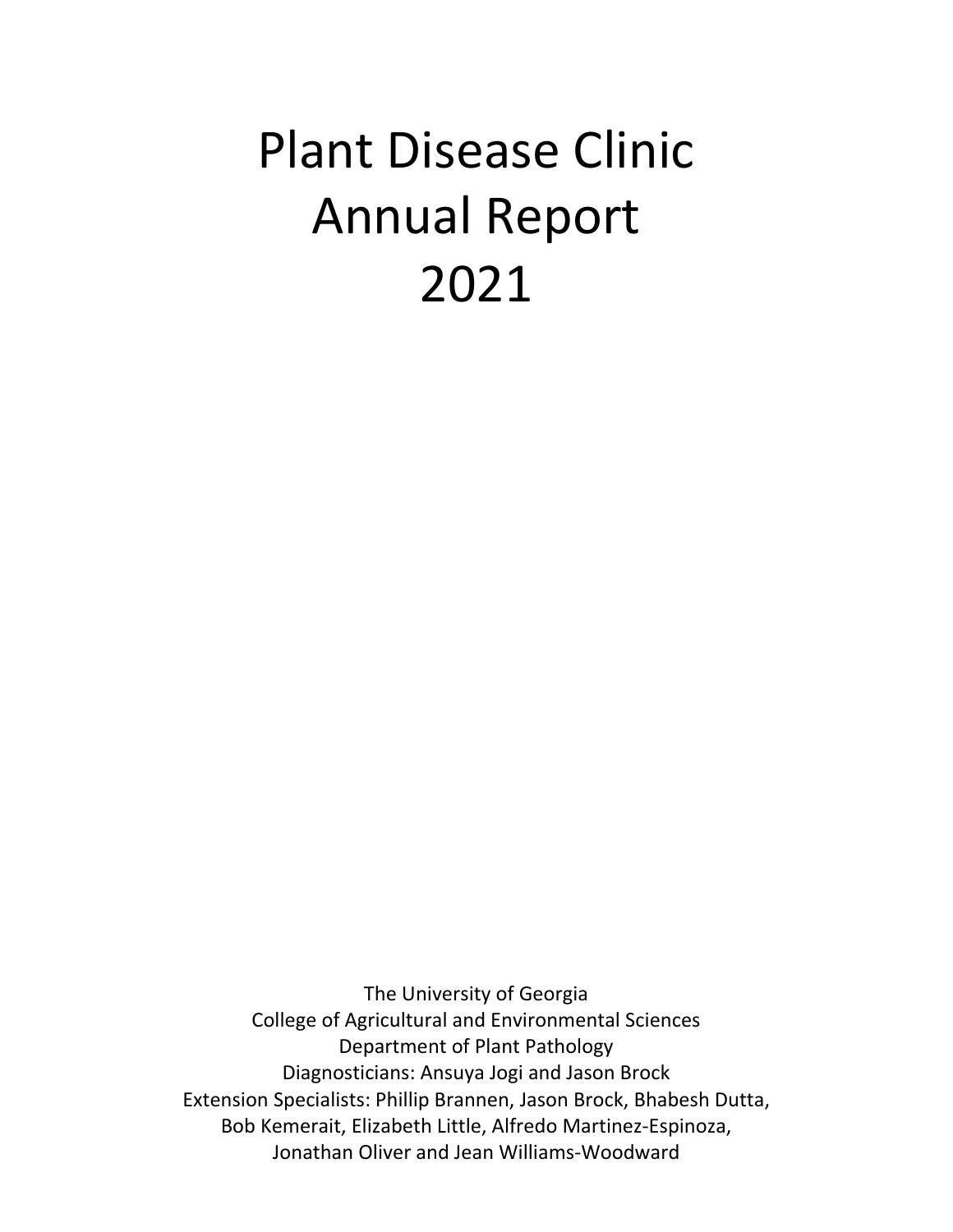#### 2021 Annual Plant Disease Clinic Report – DDDI and PClinic

The clinics maintain a computerized database of samples and their diagnoses. From January-September 2021, that system was Distance Diagnostics through Digital Imaging. DDDI. In September 2021, DDDI was discontinued, and the clinics switched from DDDI to PClinic. The data in this report is taken from both the DDDI and PClinic systems. There is a portion of unlogged samples that are not represented here (samples responded to directly by email, phone, text and in-person). In both DDDI and PClinic, there are Homeowner and Commercial samples and within those categories, the sample types are Physical only, Physical & Digital and Digital only.

This report represents samples that were logged in DDDI and PClinic and diagnosed by the Plant Pathology diagnosticians (Jason Brock and Ansuya Jogi) and extension specialists (Phillip Brannen, Jason Brock, Bhabesh Dutta, Bob Kemerait, Elizabeth Little, Alfredo Martinez-Espinoza, Jonathan Oliver and Jean Williams-Woodward).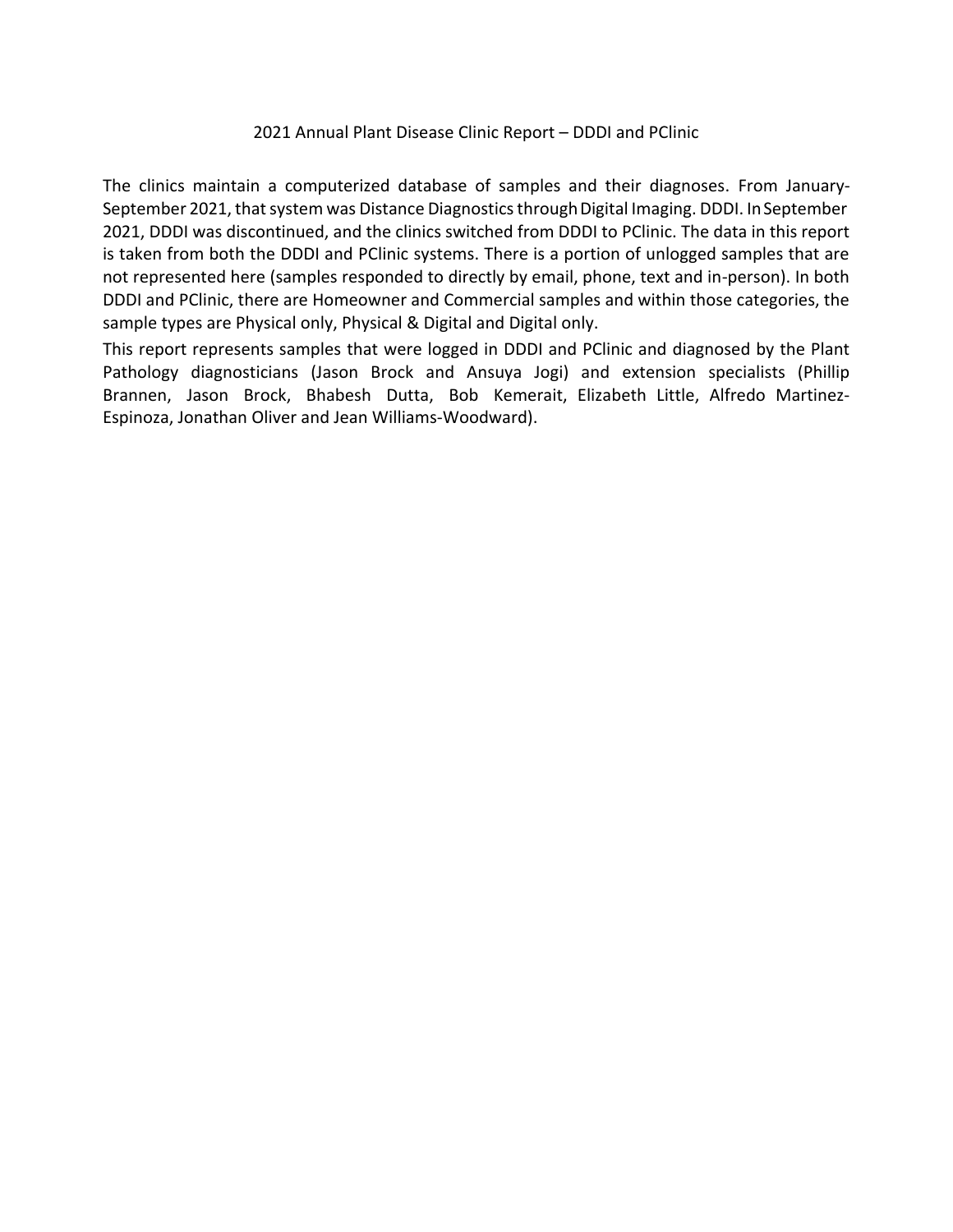#### **PLANT DISEASE CLINICS ANNUAL SUMMARY**

Extension Plant Pathology maintains plant disease clinics at Athens and Tifton to aid county extension faculty in diagnosing and correcting disease related plant problems. Additionally, a laboratory for analysis for nematodes is maintained at Athens. The Plant Disease Clinic at Athens, operated by Ansuya Jogi, is located in Room 2405 Miller Plant Science Building. Samples analyzed in this clinic include commercial fruit, ornamentals, turf, trees and homeowner samples. The Plant Disease Clinic at Tifton, operated by Jason Brock, is located in Room 116 of the Horticulture Building. Samples analyzed in this clinic include commercial samples of row crops, pecans, and vegetables.

Diagnoses and educational recommendations are returned to the county faculty. The clinics maintain a computerized database of samples and their diagnoses through the DDDI system.

| Crop                     | <b>Commercial Samples</b> | <b>Homeowner Samples</b> | <b>Total</b>   |
|--------------------------|---------------------------|--------------------------|----------------|
| <b>Field Crops</b>       | 149                       | 0                        | 149            |
| <b>Fruits and Nuts</b>   | 300                       | 30                       | 330            |
| Herbaceous Ornamentals   | 52                        | 24                       | 76             |
| Miscellaneous            |                           |                          | $\overline{2}$ |
| <b>Trees</b>             | 31                        | 68                       | 99             |
| Turf                     | 251                       | 73                       | 324            |
| Vegetables               | 206                       | 31                       | 237            |
| <b>Woody Ornamentals</b> | 138                       | 107                      | 245            |
| Total*                   | 1128                      | 334                      | 1462           |

#### **CLINIC SUMMARIES: 2021 PLANT SPECIMEN DIAGNOSES**

**\***The total number of diagnoses shown here is larger than the total number of samples (shown by Monthly Samples) because some samples have more than one problem or diagnosis.

The largest crop category for Commercial clinic submissions was Fruits and Nuts, followed by Turf. The largest crop category for Homeowner clinic submissions was Woody Ornamentals, followed by Turf.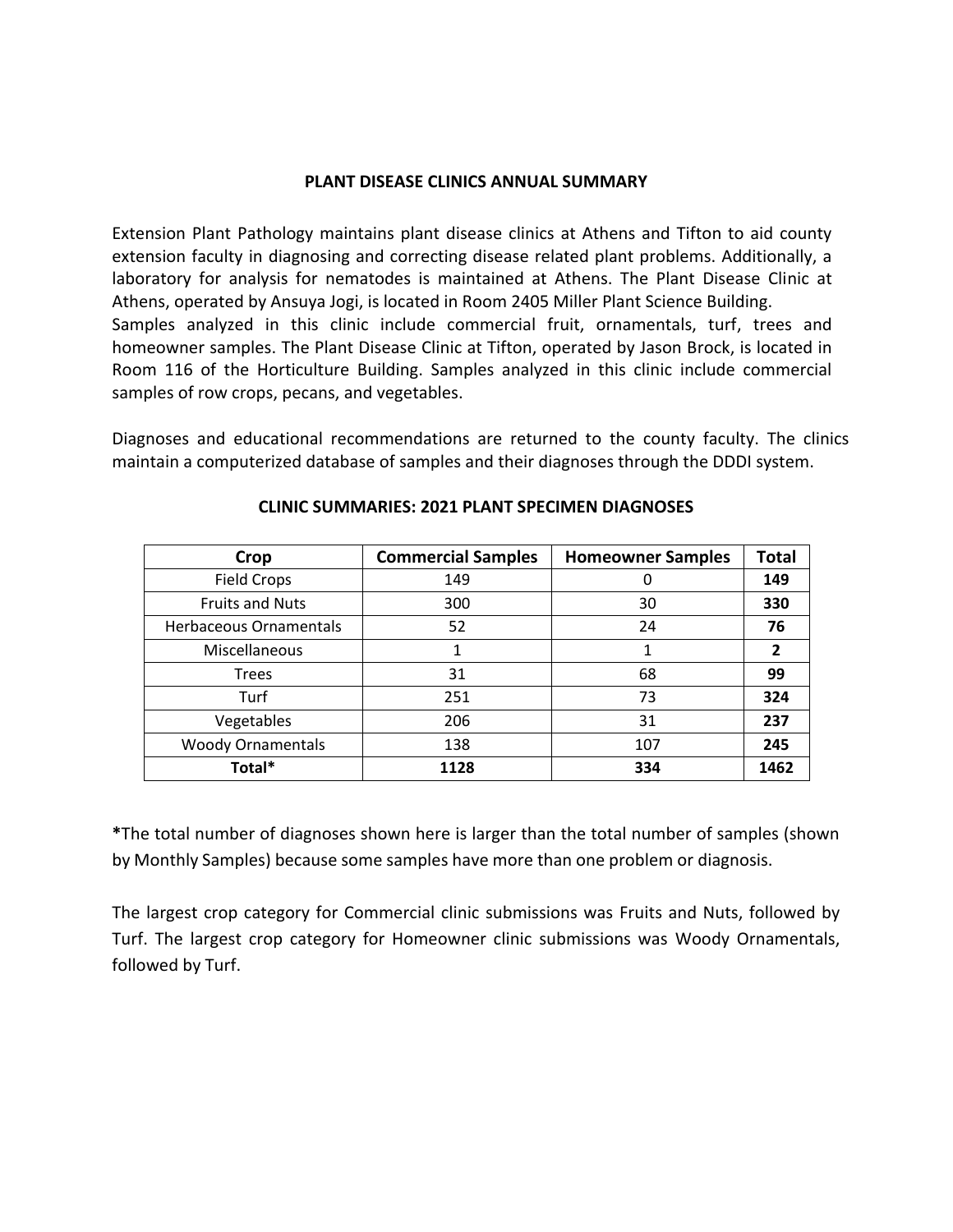### **MONTHLY SAMPLE SUMMARY**

| <b>Month</b> | <b>Commercial Samples</b> | <b>Homeowner Samples</b> |
|--------------|---------------------------|--------------------------|
| January      | 49                        | 1                        |
| February     | 23                        | 13                       |
| March        | 51                        | 37                       |
| April        | 107                       | 32                       |
| May          | 99                        | 46                       |
| June         | 101                       | 58                       |
| July         | 76                        | 28                       |
| August       | 92                        | 34                       |
| September    | 71                        | 30                       |
| October      | 51                        | 28                       |
| November     | 44                        | 15                       |
| December     | 21                        | 10                       |
| Total*       | 785                       | 332                      |

**\***The total number of samples diagnosed shown here is smaller than the diagnoses shown in the clinic summaries because some samples have more than one problem or diagnosis.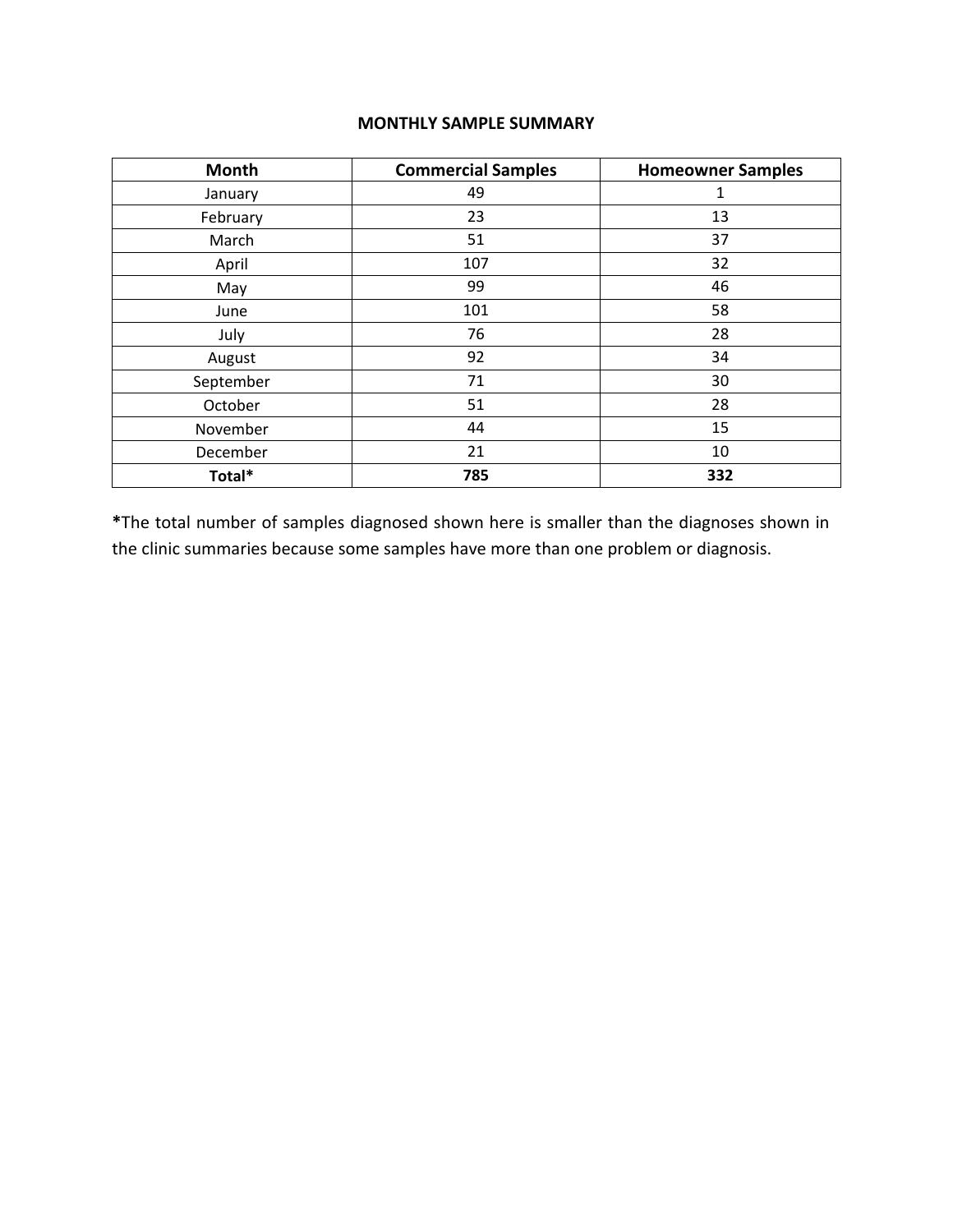| County          | <b>Samples</b>          | County     | <b>Samples</b>          | County          | <b>Samples</b> |
|-----------------|-------------------------|------------|-------------------------|-----------------|----------------|
| Appling         | 14                      | Effingham  | 4                       | Murray          | 2              |
| Atkinson        | 12                      | Elbert     | $\mathbf{1}$            | Muscogee        | 1              |
| Bacon           | 31                      | Emanuel    | $\mathbf{1}$            | <b>NA</b>       | 20             |
| <b>Barrow</b>   | 3                       | Evans      | 5                       | Oconee          | 8              |
| <b>Bartow</b>   | $\overline{1}$          | Fayette    | $\mathbf{1}$            | Oglethorpe      | $\mathbf{1}$   |
| <b>Ben Hill</b> | $\overline{2}$          | Floyd      | $\overline{7}$          | Paulding        | $\overline{1}$ |
| <b>Berrien</b>  | 21                      | Forsyth    | 8                       | Peach           | $\overline{3}$ |
| <b>Bibb</b>     | 11                      | Franklin   | $\overline{2}$          | Pierce          | 23             |
| Bleckley        | $\mathbf{1}$            | Fulton     | 38                      | Pike            | 5              |
| <b>Brantley</b> | $\overline{\mathbf{4}}$ | Glynn      | 3                       | Pulaski         | $\overline{2}$ |
| Bryan           | $\overline{7}$          | Grady      | $\overline{\mathbf{4}}$ | Rabun           | $\mathbf{1}$   |
| <b>Bulloch</b>  | 5                       | Greene     | $\overline{\mathbf{4}}$ | Richmond        | 8              |
| <b>Burke</b>    | 5                       | Gwinnett   | 26                      | Screven         | 12             |
| Calhoun         | 9                       | Habersham  | $\mathbf{1}$            | Seminole        | $\mathbf{1}$   |
| Candler         | $\overline{1}$          | Hall       | $\overline{2}$          | Spalding        | $\overline{2}$ |
| Carroll         | $\overline{\mathbf{3}}$ | Harris     | $\overline{2}$          | Sumter          | $\overline{7}$ |
| Chatham         | $\overline{2}$          | Hart       | $\mathbf{1}$            | <b>Tattnall</b> | 26             |
| Cherokee        | $\mathbf{1}$            | Henry      | 12                      | Taylor          | $\overline{2}$ |
| Clarke          | 6                       | Houston    | $\overline{7}$          | Telfair         | $\overline{2}$ |
| Clinch          | 6                       | Irwin      | 12                      | Terrell         | $\mathbf{1}$   |
| Cobb            | 36                      | Jackson    | 5                       | <b>Thomas</b>   | 5              |
| Coffee          | $\overline{2}$          | Jeff Davis | 11                      | <b>Tift</b>     | 32             |
| Colquitt        | 43                      | Jefferson  | 8                       | Toombs          | 5              |
| Columbia        | $\overline{2}$          | Johnson    | $\mathbf{1}$            | Towns           | $\mathbf{1}$   |
| Cook            | 12                      | Jones      | $\overline{2}$          | Troup           | $\overline{2}$ |
| Coweta          | $\overline{\mathbf{4}}$ | Lanier     | $\overline{4}$          | Turner          | 25             |
| Crawford        | $\overline{1}$          | Laurens    | 10                      | Union           | $\overline{2}$ |
| Crisp           | 6                       | Lee        | $\mathbf{1}$            | Walton          | $\mathbf{1}$   |
| Dawson          | $\overline{7}$          | Lowndes    | 30                      | Ware            | 4              |
| De Kalb         | $\overline{9}$          | Lumpkin    | $\mathbf{1}$            | Washington      | $\mathbf{1}$   |
| Decatur         | $\overline{1}$          | Macon      | $\overline{2}$          | Wayne           | $\overline{5}$ |
| Dodge           | $\mathbf{1}$            | McDuffie   | 34                      | Webster         | $\overline{3}$ |
| Dooly           | $\overline{2}$          | Miller     | $\overline{2}$          | White           | $\overline{5}$ |
| Dougherty       | 5                       | Mitchell   | 8                       | Wilcox          | $\overline{7}$ |
| Douglas         | $\overline{3}$          | Monroe     | $\mathbf{1}$            | Worth           | 11             |
| Echols          | 5                       | Morgan     | $\overline{\mathbf{3}}$ |                 |                |

# **DISTRIBUTION OF 2021 COMMERCIAL SAMPLES DIAGNOSED BY COUNTY**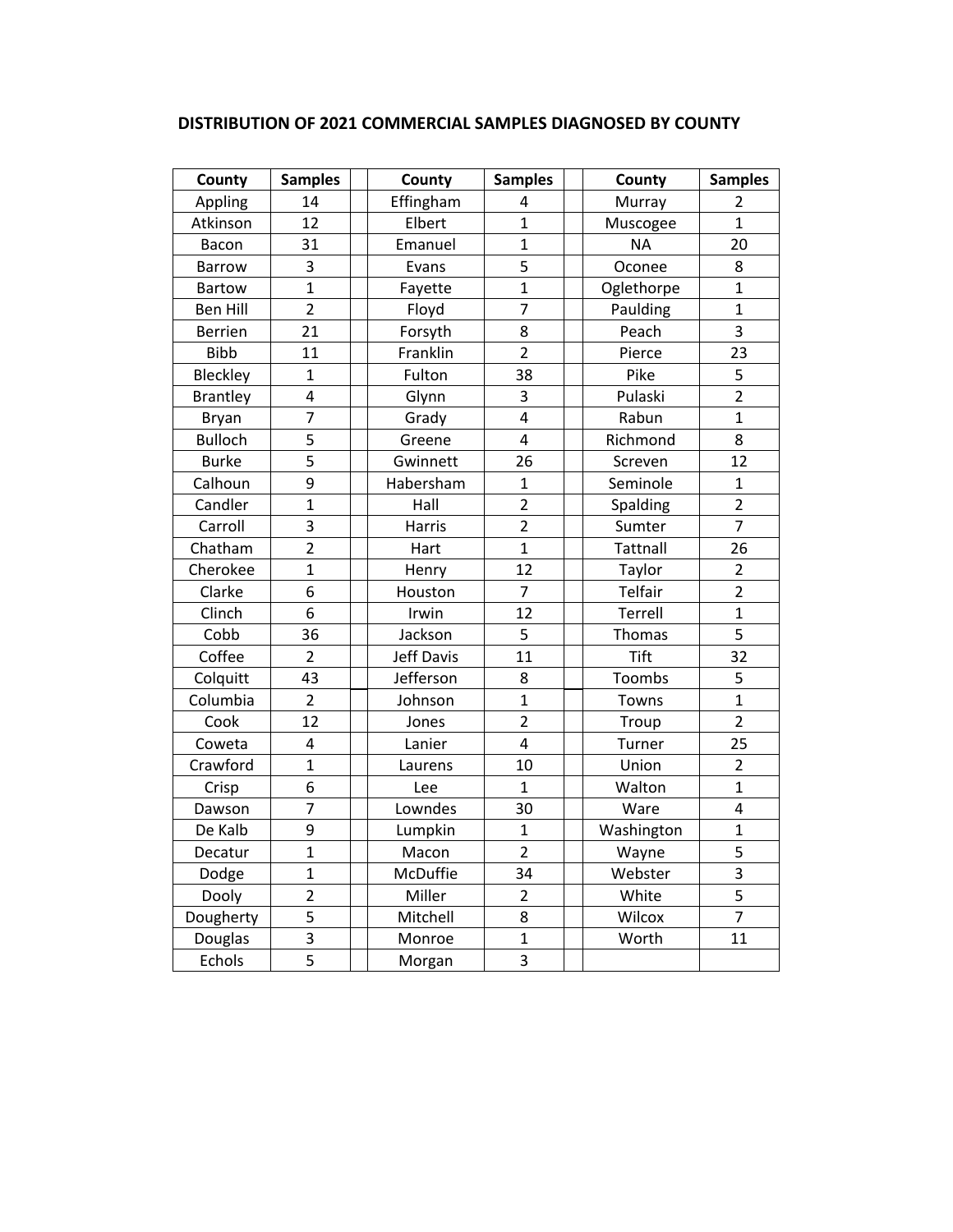## **DISTRIBUTION OF 2021 HOMEOWNER SAMPLES DIAGNOSED BY COUNTY**

| County          | <b>Samples</b> | County            | <b>Samples</b>          |
|-----------------|----------------|-------------------|-------------------------|
| <b>Barrow</b>   | 7              | Henry             | 5                       |
| <b>Ben Hill</b> | 5              | Houston           | $\overline{2}$          |
| <b>Bibb</b>     | 11             | <b>Jeff Davis</b> | 4                       |
| <b>Brantley</b> | $\overline{1}$ | Jefferson         | $\overline{2}$          |
| <b>Brooks</b>   | 5              | Jenkins           | $\overline{1}$          |
| Bryan           | $\overline{1}$ | Lanier            | $\overline{2}$          |
| <b>Burke</b>    | $\overline{1}$ | Laurens           | 4                       |
| <b>Butts</b>    | 6              | Liberty           | $\overline{\mathbf{c}}$ |
| Camden          | 3              | Lincoln           | $\overline{2}$          |
| Carroll         | 5              | McDuffie          | 10                      |
| Charlton        | $\overline{1}$ | Morgan            | 10                      |
| Chatham         | 3              | Muscogee          | 18                      |
| Cherokee        | $\overline{1}$ | Newton            | $\overline{7}$          |
| Clarke          | 14             | Oconee            | 9                       |
| Clinch          | $\overline{2}$ | Paulding          | $\overline{1}$          |
| Cobb            | 45             | Pierce            | 4                       |
| Columbia        | 1              | Rockdale          | 4                       |
| Coweta          | 4              | Screven           | $\overline{1}$          |
| De Kalb         | 4              | Spalding          | 6                       |
| Dougherty       | 11             | Troup             | 16                      |
| Douglas         | 3              | Turner            | $\overline{1}$          |
| Effingham       | $\overline{7}$ | Walker            | $\overline{1}$          |
| Forsyth         | 4              | Walton            | $\overline{1}$          |
| Fulton          | 36             | Ware              | $\overline{1}$          |
| Glynn           | $\overline{2}$ | Whitfield         | 12                      |
| Gordon          | 5              | Wilcox            | $\mathbf{1}$            |
| Gwinnett        | 14             | Wilkes            | $\overline{1}$          |
| Hall            | $\mathbf{1}$   | Worth             | $\overline{1}$          |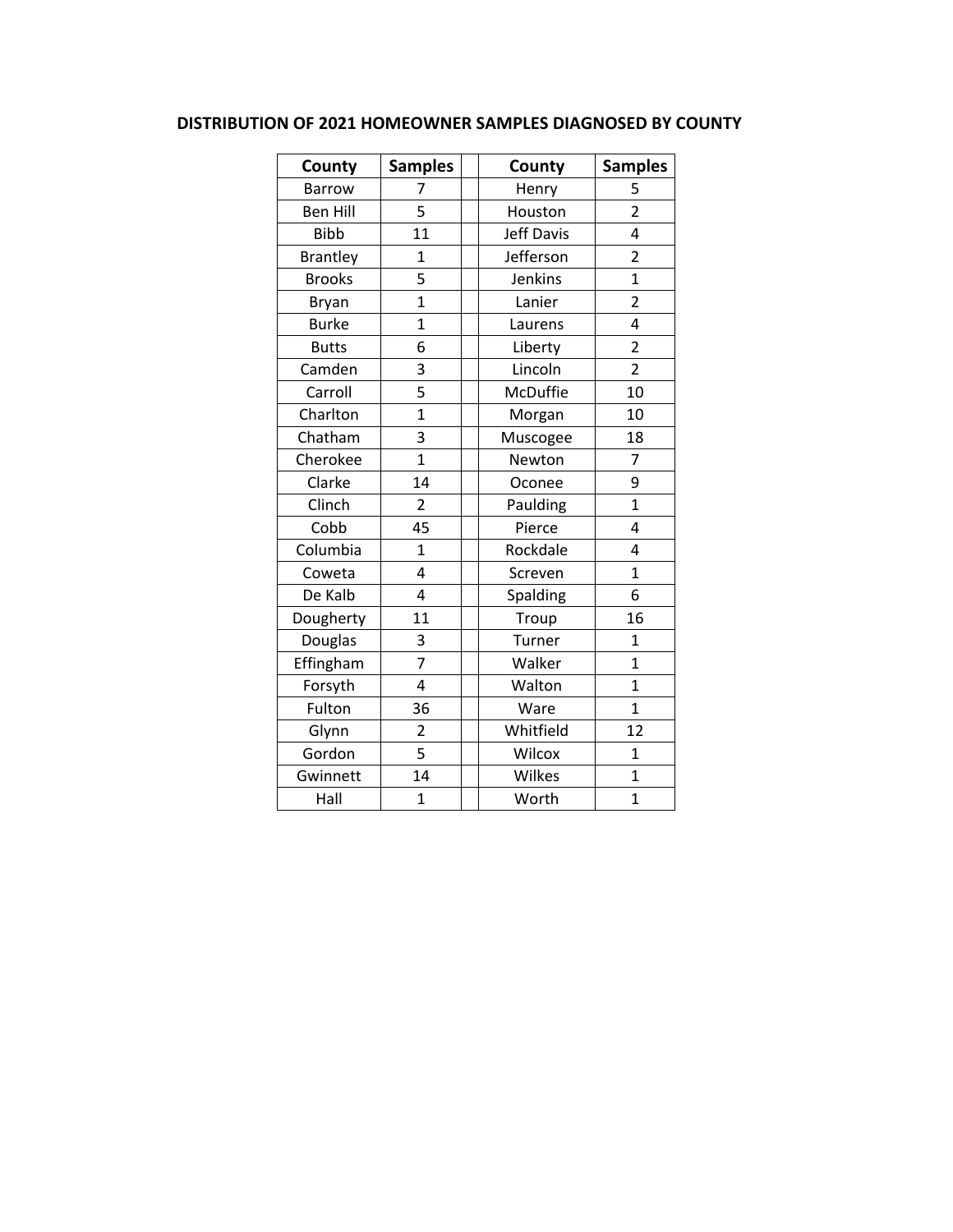#### **CROP DIAGNOSES SUMMARIES**

The following sections contain summaries of sample diagnoses by crop category. Samples are divided into Commercial and Homeowner. The data is the following tables represents a portion of data logged in DDDI and data logged in PClinic. In DDDI, there were multiple disciplines – Aquaculture, Crop & Soil Sciences, Entomology, Forestry, Horticulture and Plant Pathology. The following table includes information related to Plant Pathology PClinic and DDDI samples diagnosed by Plant Pathology Extension Specialists but does include the DDDI sample information from the other DDDI disciplines. The samples and diagnoses numbers related to the excluded samples have been included in the tables above and summary figures at the beginning of the tables below in parenthesis.

**C:** Commercial

**H:** Homeowner

| <b>HOST</b>      | <b>DISEASE</b>                  | <b>CAUSAL ORGANISM</b>            | $\mathsf{C}$   | H              |
|------------------|---------------------------------|-----------------------------------|----------------|----------------|
| Common Wheat     | Powdery mildew                  | Erysiphe sp./spp.                 | 1              | 0              |
| $C = 9$          | Cultural/environmental problem  | Abiotic disorder                  | $\overline{2}$ | 0              |
| $H = 0$          | Freeze; Frost; Cold damage      | Abiotic disorder                  | $\mathbf{1}$   | 0              |
|                  | Tan spot                        | Drechslera sp./spp.               | $\mathbf{1}$   | $\mathbf 0$    |
|                  | Insufficient sample             | <b>Identification Analysis</b>    | 1              | 0              |
|                  |                                 | Abiotic disorder                  | $\mathbf{1}$   | 0              |
|                  |                                 | Drechslera sp./spp.               | $\mathbf{1}$   | 0              |
|                  | Soil-borne wheat mosaic (SBWMV) | <b>Furovirus Soil-borne Wheat</b> | 1              | 0              |
|                  |                                 | <b>Mosaic Virus</b>               |                |                |
| Corn<br>$C = 17$ | Unknown                         | General                           | 1              | $\mathbf 0$    |
| $H = 0$          |                                 |                                   |                |                |
|                  | Common corn rust                | Puccinia sorghi                   | $\overline{2}$ | 0              |
|                  | Corn gray leaf spot             | Cercospora zeae-maydis            | 1              | $\mathbf 0$    |
|                  | Genetic disorders               | Abiotic disorder                  | 1              | 0              |
|                  | Physiological responses         | Abiotic disorder                  | $\overline{2}$ | $\overline{0}$ |
|                  | Curvularia blight; Leaf spot    | Curvularia sp./spp.               | 1              | $\overline{0}$ |
|                  | Southern corn rust              | Puccinia polysora                 | 1              | 0              |
|                  |                                 | Cercospora zeae-maydis            | $\mathbf{1}$   | $\overline{0}$ |
|                  |                                 | No Pathogen Found                 | 6              | 0              |
|                  | Curvularia leaf spot            | Curvularia lunata                 | 1              | 0              |
| Corn (Seed)      |                                 | Unknown cause                     | 1              | $\mathbf 0$    |
| $C = 1$          |                                 |                                   |                |                |
| $H = 0$          |                                 |                                   |                |                |
| Cotton           | Unknown                         | General                           | 1              | 0              |

## **FIELD CROPS** (Total Diagnoses 149: C=149; H=0)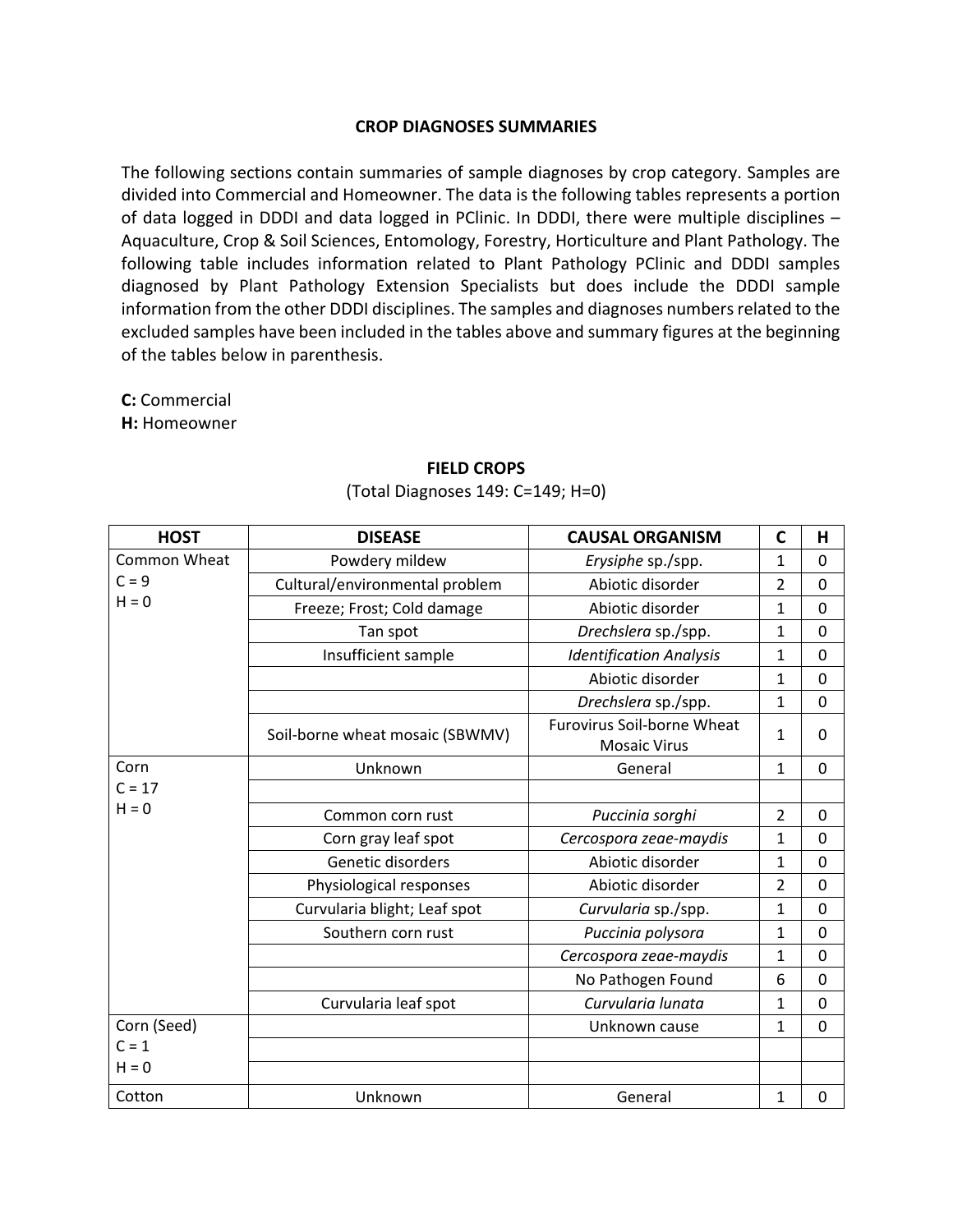| $C = 33$      | Cercospora leaf spot             | Cercospora sp./spp.                      | 4              | 0         |
|---------------|----------------------------------|------------------------------------------|----------------|-----------|
| $H = 0$       | Stemphylium leaf spot            | Stemphylium sp./spp.                     | 4              | 0         |
|               | Southern root-knot nematode      | Meloidogyne incognita                    | $\mathbf{1}$   | 0         |
|               | Chemical injury                  | Abiotic disorder                         | $\overline{2}$ | 0         |
|               | Chemical; Environmental injury   | Abiotic disorder                         | $\mathbf{1}$   | 0         |
|               | Lightning damage                 | Abiotic disorder                         | $\mathbf{1}$   | 0         |
|               | Nutritional deficiency           | Abiotic disorder                         | $\mathbf{1}$   | 0         |
|               | Environmental stress; Problem    | Abiotic disorder                         | $\mathbf{1}$   | 0         |
|               | Cotton Fusarium wilt             | Fusarium oxysporum                       | $\mathbf{1}$   | 0         |
|               |                                  | Abiotic disorder                         | $\overline{2}$ | 0         |
|               |                                  | No Pathogen Found                        | 5              | 0         |
|               |                                  | Rhizoctonia solani                       | $\mathbf{1}$   | 0         |
|               |                                  | Unknown cause                            | $\mathbf{1}$   | 0         |
|               |                                  | Ramularia gossypii                       | $\mathbf{1}$   | 0         |
|               |                                  | Fusarium equiseti                        | $\mathbf{1}$   | 0         |
|               | Cotton boll rot; Seedling blight | Colletotrichum indicum                   | $\overline{2}$ | 0         |
|               | Target spot                      | Corynespora cassiicola                   | $\overline{2}$ | 0         |
|               |                                  | Polerovirus Cotton leafroll dwarf        | $\mathbf{1}$   | 0         |
|               |                                  | virus                                    |                |           |
| Grain Sorghum | Anthracnose                      | Colletotrichum graminicola               | $\mathbf{1}$   | 0         |
| $C = 1$       |                                  |                                          |                |           |
| $H = 0$       |                                  |                                          |                |           |
| Hemp          |                                  | Fusarium sp./spp.                        | $\mathbf{1}$   | 0         |
| $C = 2$       |                                  | Sclerotium rolfsii                       | $\mathbf{1}$   | 0         |
| $H = 0$       |                                  |                                          |                |           |
| Oats          | Helminthosporium leaf spot       | Drechslera sp./spp.                      | $\overline{2}$ | 0         |
| $C = 8$       | Cultural/environmental problem   | Abiotic disorder                         | 3              | 0         |
| $H = 0$       | Barley yellow dwarf (BYDV-MAV)   | Luteovirus Barley Yellow Dwarf<br>Virus  | $\overline{2}$ | 0         |
|               | Cereal yellow dwarf (CYDV)       | Polerovirus Cereal Yellow Dwarf<br>Virus | 1              | 0         |
| Peanut        | Aspergillus crown rot            | Aspergillus niger                        | 3              | 0         |
| $C = 33$      | Southern stem rot                | Sclerotium rolfsii                       | $\mathbf{1}$   | $\pmb{0}$ |
| $H = 0$       | Lesion nematodes                 | Pratylenchus sp./spp.                    | $\overline{2}$ | $\pmb{0}$ |
|               | Chemical injury                  | Abiotic disorder                         | $\mathbf{1}$   | $\pmb{0}$ |
|               | Chemical; Environmental injury   | Abiotic disorder                         | $\overline{2}$ | 0         |
|               | Nutritional deficiency           | Abiotic disorder                         | $\mathbf{1}$   | 0         |
|               | Calcium deficiency               | Abiotic disorder                         | $\mathbf{1}$   | 0         |
|               | Peanut rust                      | Puccinia arachidis                       | $\mathbf{1}$   | 0         |
|               |                                  | No Pathogen Found                        | $\mathbf{1}$   | 0         |
|               |                                  | Rhizoctonia solani                       | 4              | 0         |
|               |                                  | Sclerotium rolfsii                       | 3              | 0         |
|               |                                  | Unknown cause                            | $\mathbf{1}$   | $\pmb{0}$ |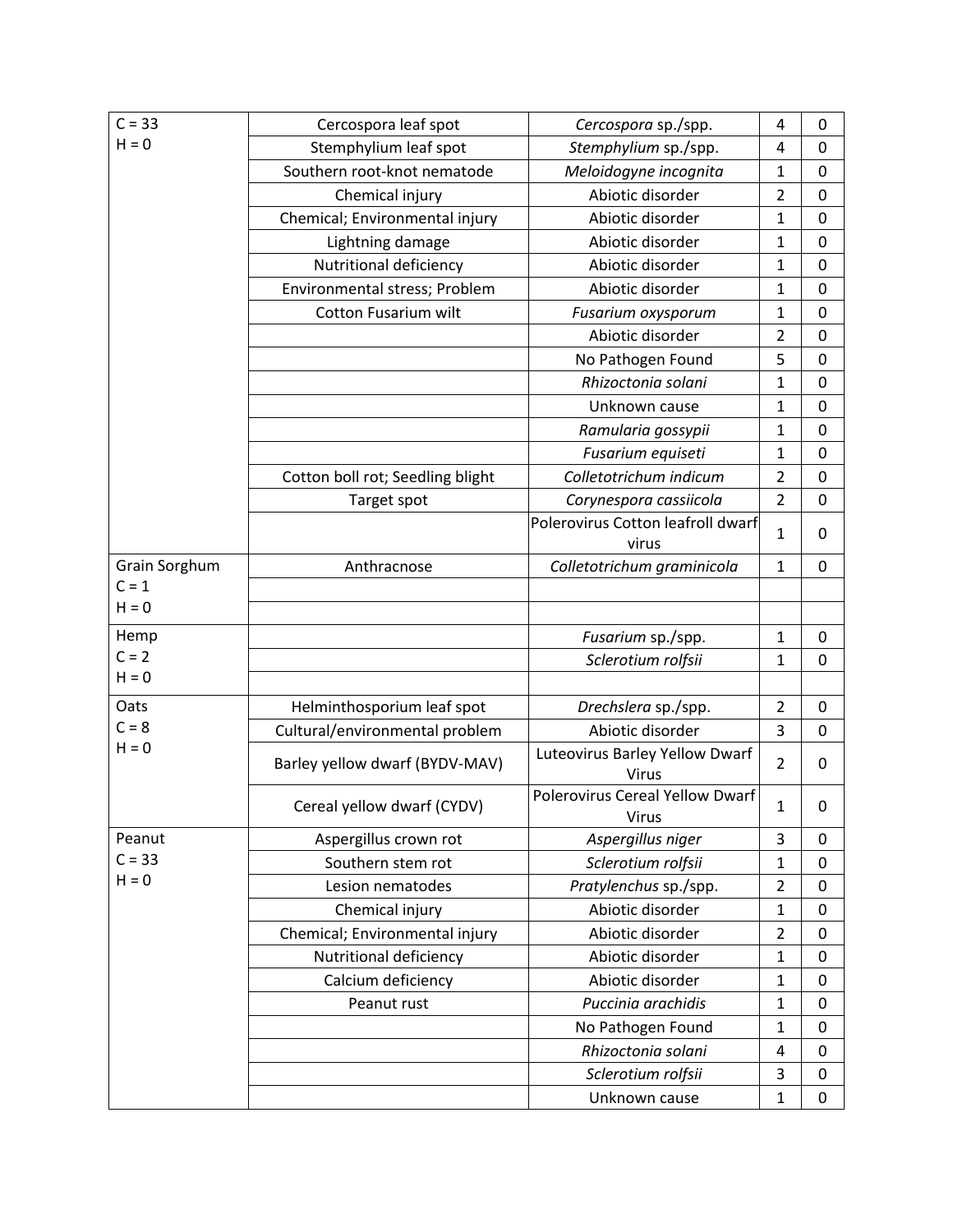|                    | Peanut root-knot nematode                 | Meloidogyne arenaria                           | $\mathbf{1}$   | 0                |
|--------------------|-------------------------------------------|------------------------------------------------|----------------|------------------|
|                    |                                           | Lasiodiplodia theobromae                       | $\mathbf{1}$   | 0                |
|                    | Cylindrocladium black rot                 | Calonectria ilicicola                          | $\overline{2}$ | $\mathbf 0$      |
|                    | Tomato spotted wilt (TSWV)                | <b>Tospovirus Tomato Spotted Wilt</b><br>Virus | 5              | 0                |
|                    | Peanut late leaf spot                     | Passalora personata                            | $\mathbf{1}$   | 0                |
|                    | Peanut early leaf spot                    | Passalora arachidicola                         | $\overline{2}$ | 0                |
| Soybean            | <b>Black root rot</b>                     | Xylaria sp./spp.                               | $\mathbf{1}$   | 0                |
| $C = 10$           | Australasian soybean rust                 | Phakopsora pachyrhizi                          | $\mathbf{1}$   | 0                |
| $H = 0$            | Soybean Phytophthora root and stem<br>rot | Phytophthora sojae                             | $\mathbf{1}$   | 0                |
|                    |                                           | Cercospora kikuchii                            | $\mathbf{1}$   | 0                |
|                    |                                           | Macrophomina phaseolina                        | $\mathbf{1}$   | 0                |
|                    |                                           | No Pathogen Found                              | $\mathbf{1}$   | 0                |
|                    |                                           | Rhizoctonia solani                             | $\mathbf{1}$   | 0                |
|                    | Soybean anthracnose                       | Colletotrichum destructivum                    | $\mathbf{1}$   | 0                |
|                    | Soybean pod and stem blight               | Diaporthe phaseolorum                          | $\overline{2}$ | 0                |
| Sudangrass         | Seedling blight                           | Bipolaris sacchari                             | $\mathbf{1}$   | 0                |
| $C = 4$            |                                           |                                                |                |                  |
| $H = 0$            | Cultural/environmental problem            | Abiotic disorder                               | $\overline{2}$ | 0                |
|                    | Seedling diseases                         | Rhizoctonia solani                             | $\mathbf{1}$   | $\overline{0}$   |
| <b>Tall Fescue</b> | Soil compaction                           | Abiotic disorder                               | $\mathbf{1}$   | $\overline{0}$   |
| $C = 1$            |                                           |                                                |                |                  |
| $H = 0$            |                                           |                                                |                |                  |
| Tobacco (Flue-     | <b>Black shank</b>                        | Phytophthora nicotianae                        | 3              | 0                |
| cured)             | Collar rot                                | Sclerotinia sclerotiorum                       | $\mathbf{1}$   | 0                |
| $C = 10$           | Cercospora leaf spot                      | Cercospora sp./spp.                            | $\overline{2}$ | 0                |
| $H = 0$            |                                           | No Pathogen Found                              | $\overline{2}$ | 0                |
|                    |                                           | Rhizoctonia solani                             | $\mathbf{1}$   | 0                |
|                    | Brown spot                                | Alternaria alternata                           | $\mathbf{1}$   | $\boldsymbol{0}$ |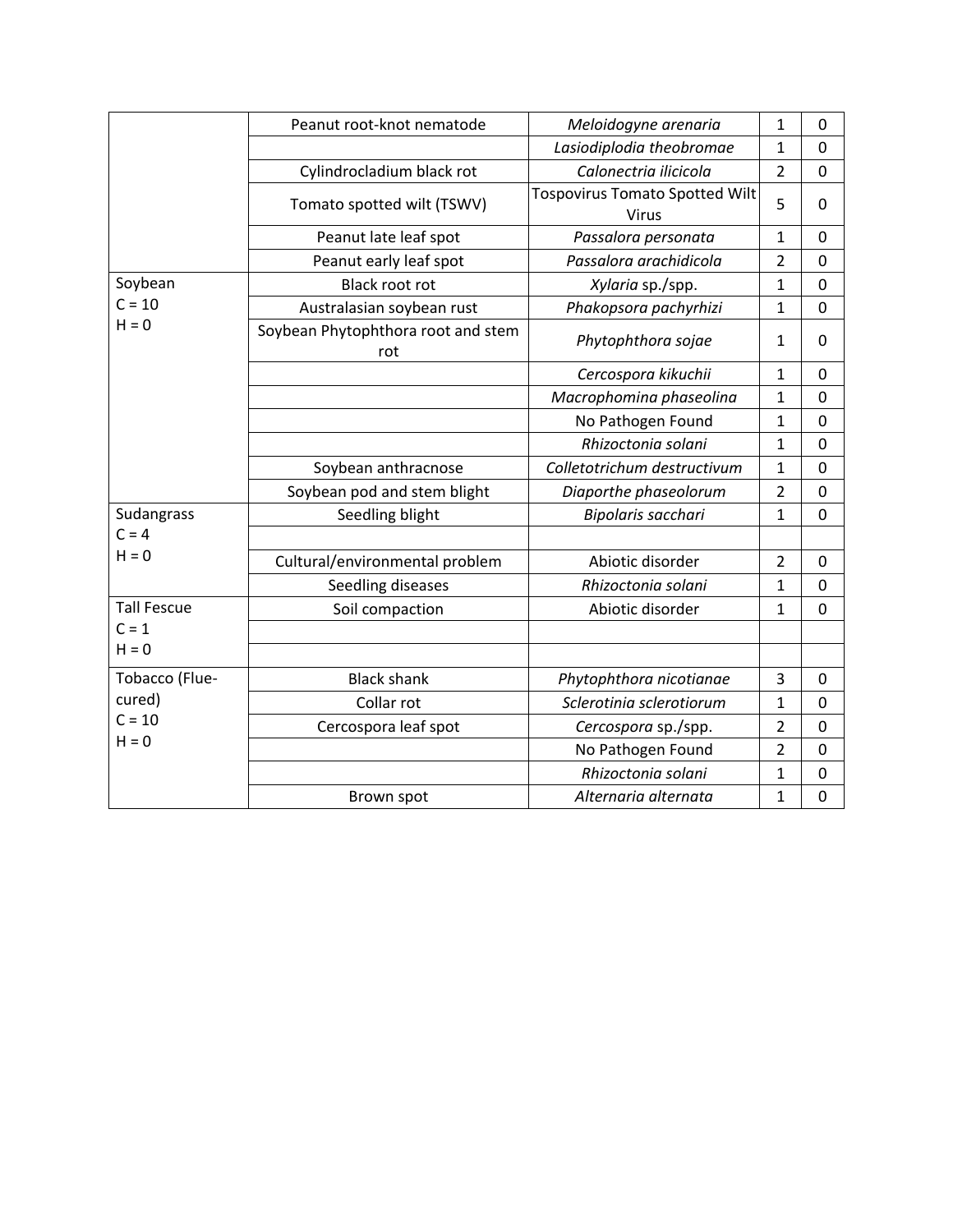# **FRUITS AND NUTS**

(Total Diagnoses 330: C=300; H=30)

| <b>HOST</b> | <b>DISEASE</b>                 | <b>CAUSAL ORGANISM</b>                            | C              | н                |
|-------------|--------------------------------|---------------------------------------------------|----------------|------------------|
| Blackberry  | Cane blotch                    | Cephaleuros sp./spp.                              | $\overline{2}$ | $\mathbf 0$      |
| $C = 22$    | <b>Mites</b>                   | Order Acari                                       | 1              | $\mathbf 0$      |
| $H = 0$     | Cane and leaf rust             | Kuehneola sp./spp.                                | $\overline{4}$ | $\mathbf 0$      |
|             |                                | Cephaleuros virescens                             | 3              | $\mathbf 0$      |
|             |                                | Leptosphaeria sp./spp.                            | $\overline{2}$ | $\mathbf 0$      |
|             |                                | Phomopsis sp./spp.                                | 1              | $\pmb{0}$        |
|             |                                | Pseudocercospora sp./spp.                         | 3              | 0                |
|             |                                | Rhizoctonia sp./spp.                              | $\mathbf 1$    | $\pmb{0}$        |
|             | Root problem                   | Unknown cause                                     | 1              | $\mathbf 0$      |
|             | Cane blight; Canker            | Paraconiothyrium fuckelii                         | $\overline{4}$ | $\pmb{0}$        |
| Blueberry   | Unknown                        | General                                           | 1              | 1                |
| $C = 92$    | Ripe rot                       | Colletotrichum sp./spp.                           | 1              | $\pmb{0}$        |
| $H = 3$     | Chemical injury                | Abiotic disorder                                  | $\overline{2}$ | $\pmb{0}$        |
|             | Chemical; Environmental injury | Abiotic disorder                                  | 1              | $\mathbf 0$      |
|             | Environmental stress; Problem  | Abiotic disorder                                  | 0              | 2                |
|             | Drought stress damage          | Abiotic disorder                                  | 1              | 0                |
|             | Scale insects                  | Order homoptera                                   | 2              | 0                |
|             | Insects                        | Class insecta                                     | 3              | $\mathbf 0$      |
|             | Root rot                       | Unidentified Agent                                | 1              | 0                |
|             |                                | Alternaria sp./spp.                               | $\mathbf{1}$   | $\mathbf 0$      |
|             |                                | Botryosphaeria sp./spp.                           | $\overline{2}$ | $\mathbf 0$      |
|             |                                | Cladosporium sp./spp.                             | $\overline{4}$ | $\mathbf 0$      |
|             |                                | Colletotrichum gloeosporioides                    | $\overline{2}$ | 0                |
|             |                                | Colletotrichum sp./spp.                           | 1              | $\boldsymbol{0}$ |
|             |                                | Exobasidium sp./spp.                              | 1              | $\boldsymbol{0}$ |
|             |                                | Fusicoccum sp./spp.                               | $\overline{2}$ | $\mathbf 0$      |
|             |                                | Phomopsis sp./spp.                                | 4              | $\mathbf 0$      |
|             |                                | Phytophthora cinnamomi                            | 23             | 0                |
|             |                                | Phytophthora sp./spp.                             | 1              | $\mathbf 0$      |
|             |                                | Pucciniastrum sp./spp.                            | 6              | 0                |
|             |                                | Rhizoctonia sp./spp.                              | 17             | 0                |
|             |                                | Unknown cause                                     | 3              | $\pmb{0}$        |
|             | Fruit rot                      | Unidentified Agent                                | 1              | $\mathbf 0$      |
|             |                                | Botrytis cinerea                                  | $\overline{2}$ | $\mathbf 0$      |
|             | Root problem                   | Unknown cause                                     | $\overline{7}$ | $\mathbf 0$      |
|             | Red ring spot (BRRV)           | Soymovirus Blueberry Red<br><b>Ringspot Virus</b> | $\overline{2}$ | 0                |
|             | Herbicide injury               | Abiotic disorder                                  | 1              | $\mathbf 0$      |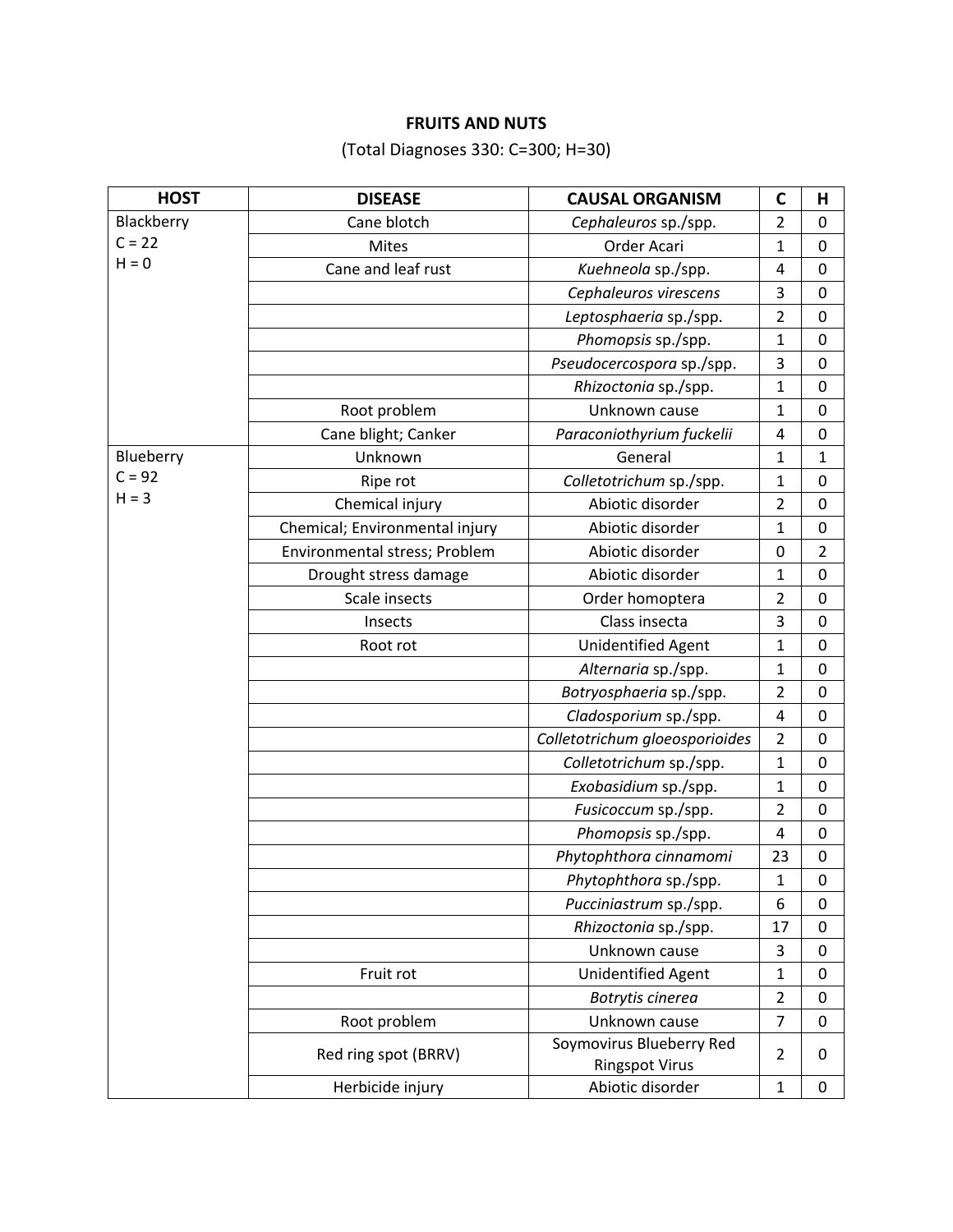| Citrus                   | Environmental stress; Problem  | Abiotic disorder               | 0              | 1              |
|--------------------------|--------------------------------|--------------------------------|----------------|----------------|
| $C = 3$                  |                                | Alternaria sp./spp.            | 1              | 0              |
| $H = 1$                  |                                | Colletotrichum sp./spp.        | 1              | 0              |
|                          |                                | Phytophthora sp./spp.          | $\mathbf{1}$   | 0              |
| Common Apple             | Fire blight                    | Erwinia amylovora              | 0              | $\overline{2}$ |
| $C = 0$                  | Environmental stress; Problem  | Abiotic disorder               | 0              | 3              |
| $H = 5$                  |                                |                                |                |                |
| Hawthorn                 | Cedar-quince rust              | Gymnosporangium clavipes       | 0              | $\mathbf{1}$   |
| $C = 0$                  |                                |                                |                |                |
| $H = 1$                  |                                |                                |                |                |
| Japanese                 |                                | Xylella fastidiosa             | $\mathbf{1}$   | 0              |
| Persimmon                |                                |                                |                |                |
| $C = 1$                  |                                |                                |                |                |
| $H = 0$                  |                                |                                |                |                |
| May Hawthorne<br>$C = 0$ | Rust                           | Gymnosporangium sp./spp.       | 0              | 1              |
| $H = 1$                  |                                |                                |                |                |
|                          |                                |                                |                |                |
| Muscadine Grape          | Unknown                        | General                        | 1              | 0              |
| $C = 4$<br>$H = 1$       | Phyllosticta leaf spot         | Phyllosticta sp./spp.          | 1              | 0              |
|                          | Wound canker                   | Abiotic disorder               | 0              | 1              |
|                          | Undetermined injury            | <b>Identification Analysis</b> | $\overline{2}$ | 0              |
| Peach                    | Brown rot                      | Monilia sp./spp.               | 0              | $\mathbf{1}$   |
| $C = 3$                  | Chemical injury                | Abiotic disorder               | 0              | $\mathbf{1}$   |
| $H = 2$                  | Sooty mold                     | <b>Unidentified Fungus</b>     | 1              | 0              |
|                          |                                | Botryosphaeria sp./spp.        | $\mathbf{1}$   | 0              |
|                          | San jose scale                 | Diaspidiotus perniciosus       | 1              | 0              |
| Pear                     | Fire blight                    | Erwinia amylovora              | 0              | $\overline{2}$ |
| $C = 0$                  | Fruit rot                      | Unidentified Agent             | 0              | $\mathbf{1}$   |
| $H = 3$                  |                                |                                |                |                |
| Pecan                    | Anthracnose                    | Glomerella sp./spp.            | $\mathbf{1}$   | 0              |
| $C = 8$                  | Pecan leaf scorch mite         | Eotetranychus hicoriae         | $\mathbf{1}$   | 0              |
| $H = 1$                  | Chemical injury                | Abiotic disorder               | 1              | 0              |
|                          |                                | Cristulariella sp./spp.        | $\mathbf{1}$   | 0              |
|                          |                                | No Pathogen Found              | 3              | 0              |
|                          | Pecan; Hickory scab            | Fusicladium caryigenum         | $\mathbf{1}$   | 0              |
|                          | Southern pecan leaf Phylloxera | Phylloxera russellae           | 0              | 1              |
| Plum                     | Plum Curculio                  | Conotrachelus nenuphar         | 0              | $\mathbf{1}$   |
| $C = 0$                  | Freeze; Frost; Cold damage     | Abiotic disorder               | 0              | $\mathbf{1}$   |
| $H = 2$                  |                                |                                |                |                |
| Pomegranate              |                                | Alternaria sp./spp.            | 1              | 0              |
| $C = 3$                  |                                | Botryosphaeria sp./spp.        | $\mathbf{1}$   | 0              |
| $H = 0$                  |                                | Pestalotia sp./spp.            | $\mathbf{1}$   | 0              |
|                          |                                | Alternaria sp./spp.            | $\mathbf{1}$   | 0              |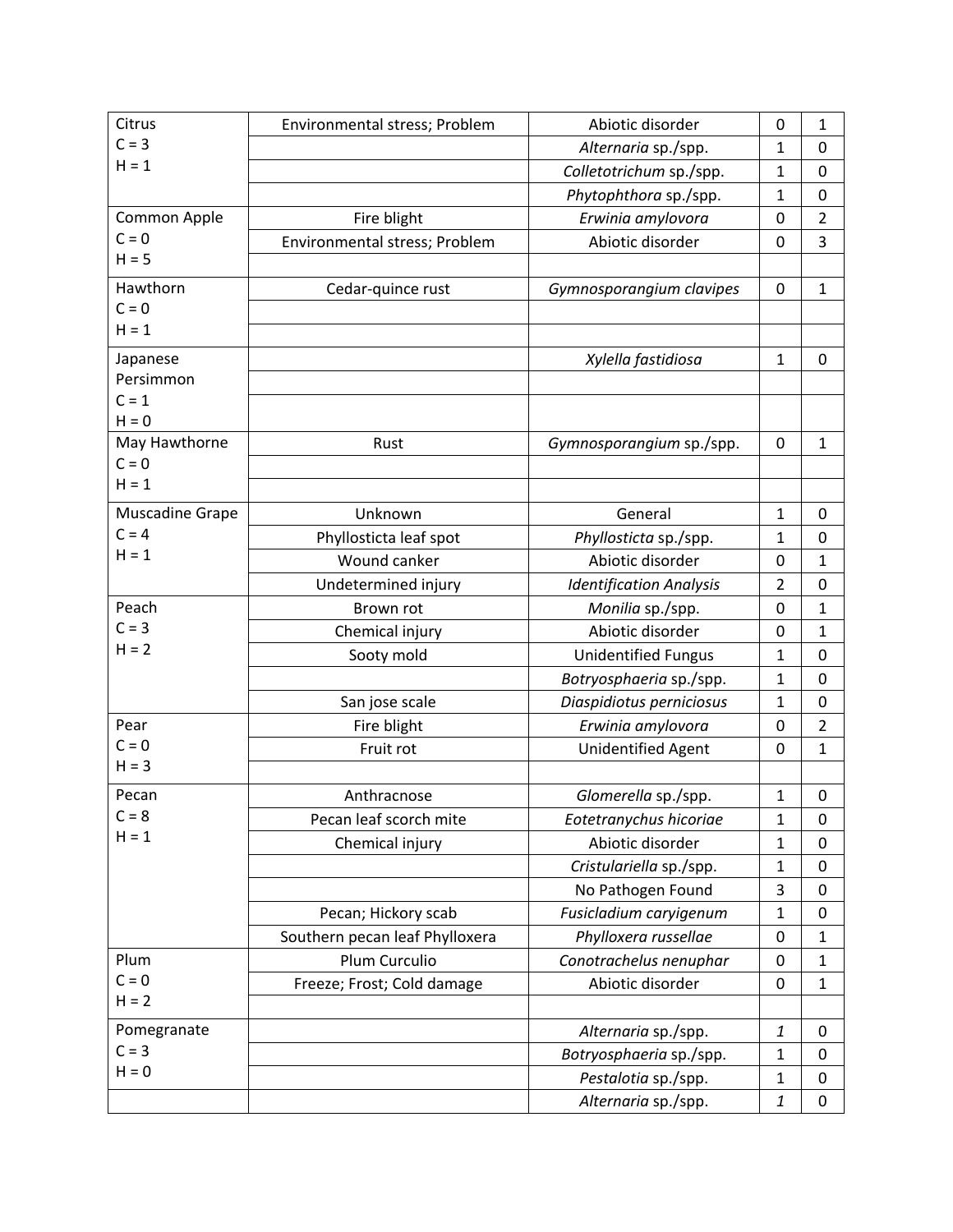| Satsuma    |                                 | Colletotrichum sp./spp.  | 1              | 0              |
|------------|---------------------------------|--------------------------|----------------|----------------|
| Tangerine  |                                 | Mycosphaerella sp./spp.  | $\mathbf{1}$   | $\overline{0}$ |
| $C = 6$    |                                 | Phytophthora sp./spp.    | $\overline{2}$ | 0              |
| $H = 0$    | Anthracnose                     | Colletotrichum sp./spp.  | $\mathbf{1}$   | 0              |
| Strawberry | Anthracnose                     | Colletotrichum acutatum  | $\mathbf{1}$   | 0              |
| $C = 47$   | Anthracnose fruit rot           | Colletotrichum sp./spp.  | $\mathbf{1}$   | 0              |
| $H = 0$    | Sclerotinia blight              | Sclerotinia sp./spp.     | $\mathbf{1}$   | $\overline{0}$ |
|            | Leaf blotch                     | Gnomonia sp./spp.        | $\mathbf{1}$   | 0              |
|            | <b>Mites</b>                    | Order Acari              | 5              | 0              |
|            | Spider mites                    | Family Tetranychidae     | $\mathbf{1}$   | 0              |
|            | Sunscald                        | Abiotic disorder         | $\mathbf{1}$   | 0              |
|            | Phytophthora root and crown rot | Phytophthora cactorum    | 5              | $\overline{0}$ |
|            | Strawberry leather rot          | Phytophthora cactorum    | $\overline{2}$ | 0              |
|            | Mite damage                     | <b>Unidentified Mite</b> | $\mathbf{1}$   | 0              |
|            |                                 | Abiotic disorder         | $\mathbf{1}$   | 0              |
|            |                                 | Botrytis sp./spp.        | $\mathbf{1}$   | 0              |
|            |                                 | Cercospora sp./spp.      | $\mathbf{1}$   | 0              |
|            |                                 | Fusarium sp./spp.        | $\mathbf{1}$   | 0              |
|            |                                 | Gnomonia sp./spp.        | 3              | 0              |
|            |                                 | Pestalotia sp./spp.      | 3              | 0              |
|            |                                 | Phytophthora cactorum    | 11             | 0              |
|            |                                 | Rhizoctonia solani       | 3              | 0              |
|            |                                 | Unknown cause            | $\mathbf{1}$   | 0              |
|            |                                 | Botrytis cinerea         | $\overline{2}$ | 0              |
|            | Aphids; Plant lice              | Family Aphididae         | 1              | 0              |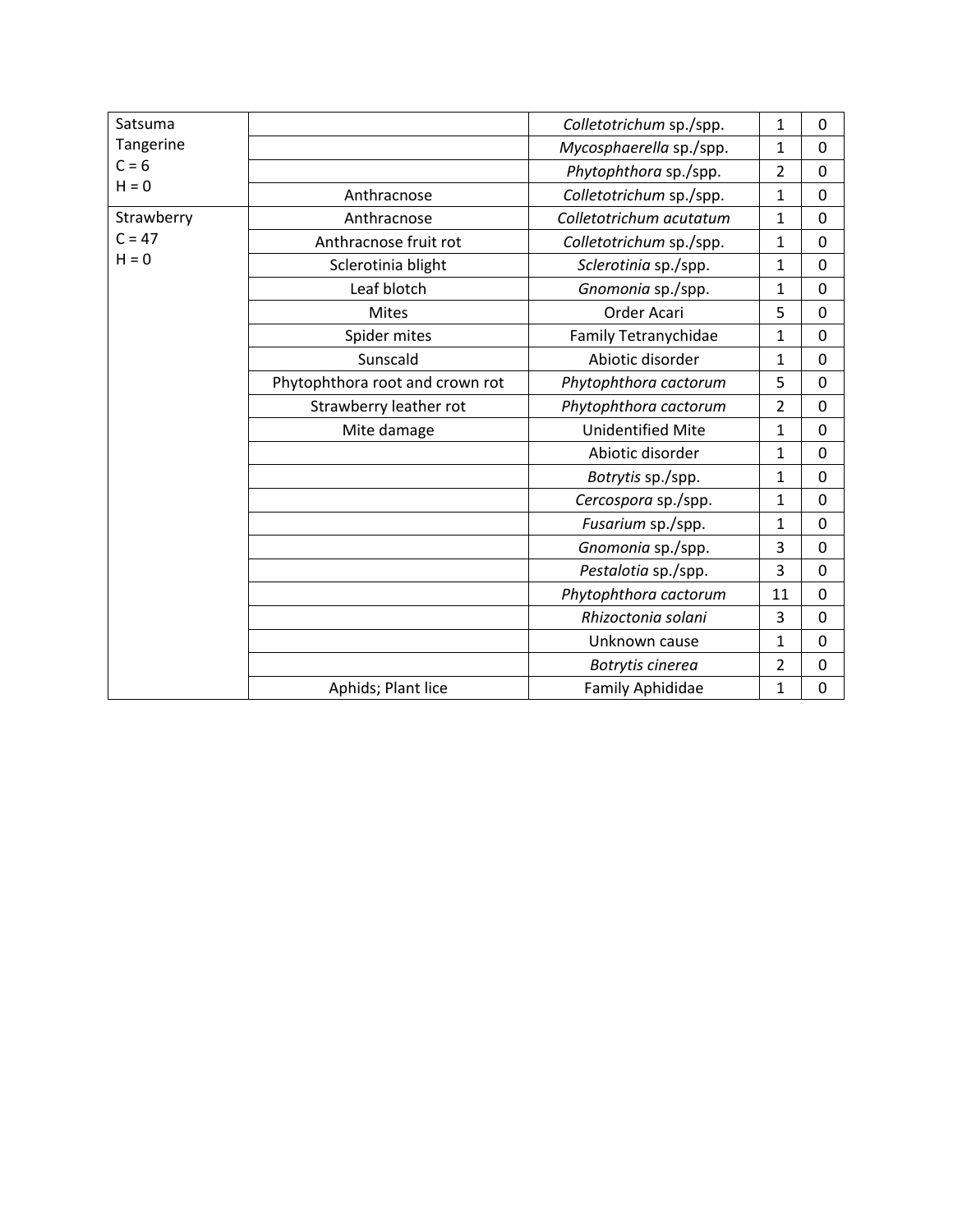# **HERBACEOUS ORNAMENTALS**

(Total Diagnoses 76: C=52; H=24)

| <b>HOST</b>             | <b>DISEASE</b>                | <b>CAUSAL ORGANISM</b>       | $\mathbf C$  | Н            |
|-------------------------|-------------------------------|------------------------------|--------------|--------------|
| Amaryllis               | Slime mold                    | Class Myxogastria; Mycetozoa | $\mathbf 0$  | 1            |
| $C = 0$                 |                               |                              |              |              |
| $H = 1$                 |                               |                              |              |              |
| Asiatic Jasmine         | Rhizoctonia blight            | Rhizoctonia solani           | 0            | 1            |
| $C = 0$                 |                               |                              |              |              |
| $H = 1$                 |                               |                              |              |              |
| Begonia                 |                               | Pythium sp./spp.             | $\mathbf{1}$ | $\mathbf 0$  |
| $C = 1$                 |                               |                              |              |              |
| $H = 0$                 |                               |                              |              |              |
| Boston Ivy              | Leaf spot                     | Phyllosticta ampelicida      | 0            | 1            |
| $C = 1$                 | Leaf spot                     | Phyllosticta sp./spp.        | $\mathbf{1}$ | $\mathbf 0$  |
| $H = 1$                 |                               |                              |              |              |
| Ceriman                 |                               | Potyvirus sp./spp.           | $\mathbf{1}$ | $\mathbf 0$  |
| $C = 1$                 |                               |                              |              |              |
| $H = 0$                 |                               |                              |              |              |
| <b>Christmas Cactus</b> | Pythium root and/or crown rot | Pythium sp./spp.             | $\mathbf{1}$ | 0            |
| $C = 1$                 |                               |                              |              |              |
| $H = 0$                 |                               |                              |              |              |
| Crowfoot;               |                               | No Pathogen Found            | $\mathbf{1}$ | $\mathbf 0$  |
| Buttercup               |                               |                              |              |              |
| (Ornamental)            |                               |                              |              |              |
| $C = 1$                 |                               |                              |              |              |
| $H = 0$                 |                               |                              |              |              |
| Daylily                 | Chemical injury               | Abiotic disorder             | 0            | $\mathbf{1}$ |
| $C = 0$                 |                               |                              |              |              |
| $H = 1$                 |                               |                              |              |              |
| <b>Elephant Ear</b>     | Root problem                  | Unknown cause                | 0            | $\mathbf{1}$ |
| Plant                   |                               |                              |              |              |
| $C = 0$<br>$H = 1$      |                               |                              |              |              |
| English Ivy             | Environmental stress; Problem | Abiotic disorder             | 0            | $\mathbf{1}$ |
| $C = 2$                 |                               | Colletotrichum sp./spp.      | 1            | 0            |
| $H = 1$                 |                               | Phytophthora sp./spp.        | 1            | 0            |
| French Marigold         | Verticillium dieback          | Verticillium sp./spp.        | 1            | $\mathbf 0$  |
| $C = 1$                 |                               |                              |              |              |
| $H = 0$                 |                               |                              |              |              |
| Hellebore               | Downy mildew                  | Peronospora pulveracea       | $\pmb{0}$    | 3            |
| $C = 0$                 |                               |                              |              |              |
| $H = 3$                 |                               |                              |              |              |
|                         |                               |                              |              |              |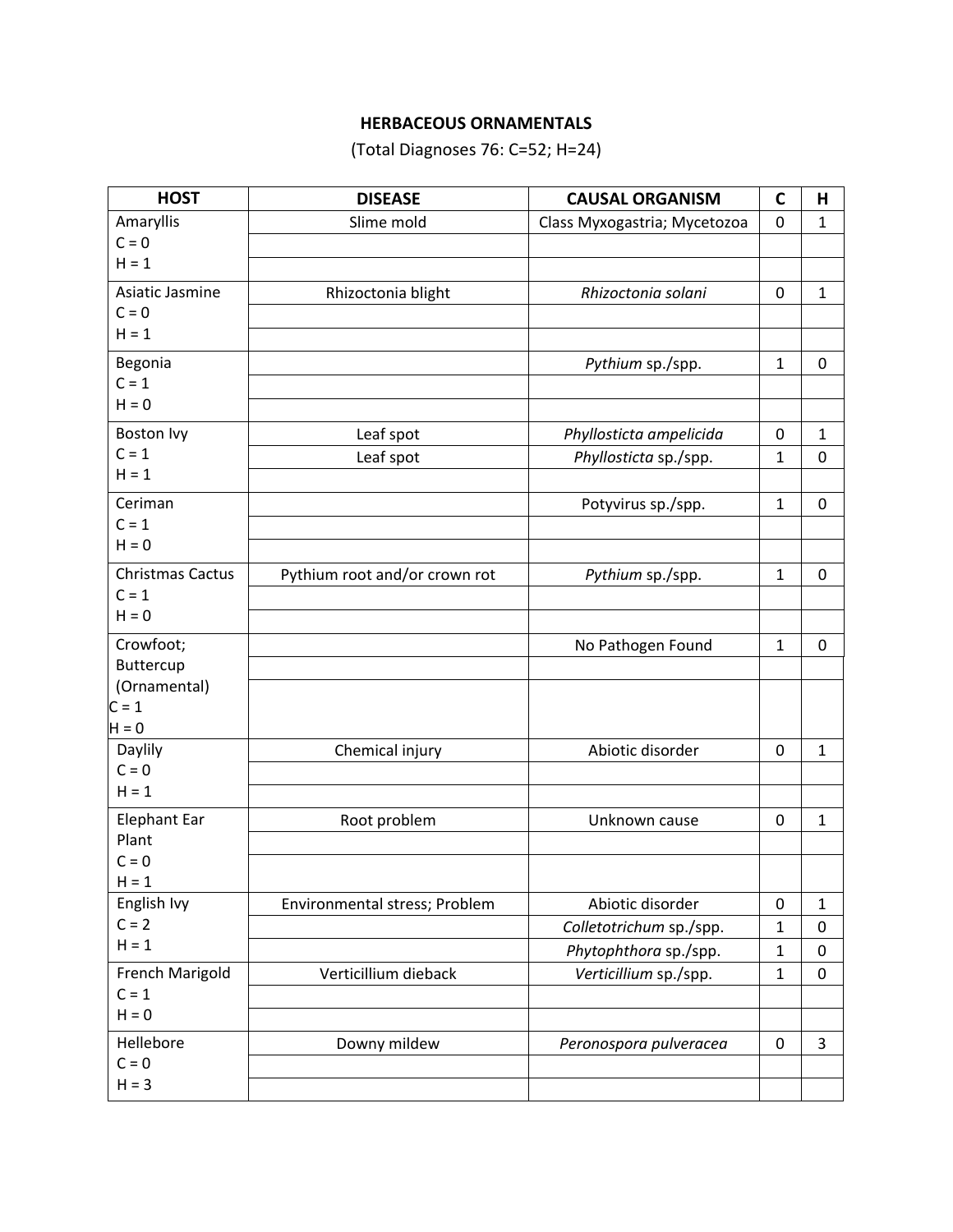| <b>Hibiscus</b>            | Root problem                         | Unknown cause                    | 0            | 1              |
|----------------------------|--------------------------------------|----------------------------------|--------------|----------------|
| $C = 0$                    |                                      |                                  |              |                |
| $H = 1$                    |                                      |                                  |              |                |
| Hosta                      | Environmental stress; Problem        | Abiotic disorder                 | 0            | $\mathbf{1}$   |
| $C = 0$                    |                                      |                                  |              |                |
| $H = 1$                    |                                      |                                  |              |                |
| Iris                       | Southern blight                      | Sclerotium rolfsii               | 0            | $\mathbf{1}$   |
| $C = 0$                    |                                      |                                  |              |                |
| $H = 1$                    |                                      |                                  |              |                |
| Japanese Spurge            | Volutella leaf blight; Dieback       | Volutella sp./spp.               | $\mathbf{1}$ | 0              |
| $C = 2$                    | Boxwood blight; Leaf and stem blight | Calonectria pseudonaviculata     | 1            | 0              |
| $H = 0$                    |                                      |                                  |              |                |
| Larkspur                   | Herbicide drift                      | Abiotic disorder                 | 0            | $\mathbf{1}$   |
| $C = 0$                    |                                      |                                  |              |                |
| $H = 1$                    |                                      |                                  |              |                |
| Lavender                   | Crown and root rot                   | Phytophthora sp./spp.            | $\mathbf{1}$ | $\mathbf 0$    |
| $C = 15$                   |                                      | Pythium sp./spp.                 | 11           | 0              |
| $H = 0$                    |                                      | Botrytis cinerea                 | 3            | $\mathbf 0$    |
| Lenten Rose                | Downy mildew                         | Peronospora pulveracea           | 1            | $\mathbf 0$    |
| $C = 1$                    |                                      |                                  |              |                |
| $H = 0$                    |                                      |                                  |              |                |
| Lilyturf;                  | Root rot                             | Various Fungi                    | 0            | $\mathbf{1}$   |
| Bordergrass                |                                      |                                  |              |                |
| $C = 0$                    |                                      |                                  |              |                |
| $H = 1$                    |                                      |                                  |              |                |
| Madagascar                 | Aerial blight                        | Phytophthora nicotianae          | $\mathbf{1}$ | $\mathbf 0$    |
| periwinkle; Vinca          |                                      | Pythium sp./spp.                 | $\mathbf{1}$ | $\overline{0}$ |
| $C = 2$                    |                                      |                                  |              |                |
| $H = 0$                    |                                      |                                  |              |                |
| Mandevilla                 |                                      | No Pathogen Found                | $\mathbf{1}$ | $\mathbf 0$    |
| $C = 1$                    |                                      |                                  |              |                |
| $H = 0$                    |                                      |                                  |              |                |
| Marigold                   | Tomato spotted wilt (TSWV)           | <b>Tospovirus Tomato Spotted</b> | $\mathbf{1}$ | $\mathbf 0$    |
| $C = 1$                    |                                      | <b>Wilt Virus</b>                |              |                |
| $H = 0$                    |                                      |                                  |              |                |
|                            |                                      |                                  |              |                |
| Mondograss;                |                                      | Phytophthora sp./spp.            | $\mathbf{1}$ | 0              |
| Dwarf Lily Turf<br>$C = 2$ | Anthracnose                          | Colletotrichum sp./spp.          | 1            | $\mathbf 0$    |
| $H = 0$                    |                                      |                                  |              |                |
| Orchids                    |                                      | Odontoglossum Ringspot Virus     |              |                |
| $C = 2$                    | Odontoglossum ringspot               | (ORSV)                           | $\mathbf{1}$ | 0              |
| $H = 0$                    |                                      | Potexvirus Cymbidium Mosaic      |              |                |
|                            | Cymbidium mosaic (CYMMV)             | Virus                            | 1            | 0              |
|                            |                                      |                                  |              |                |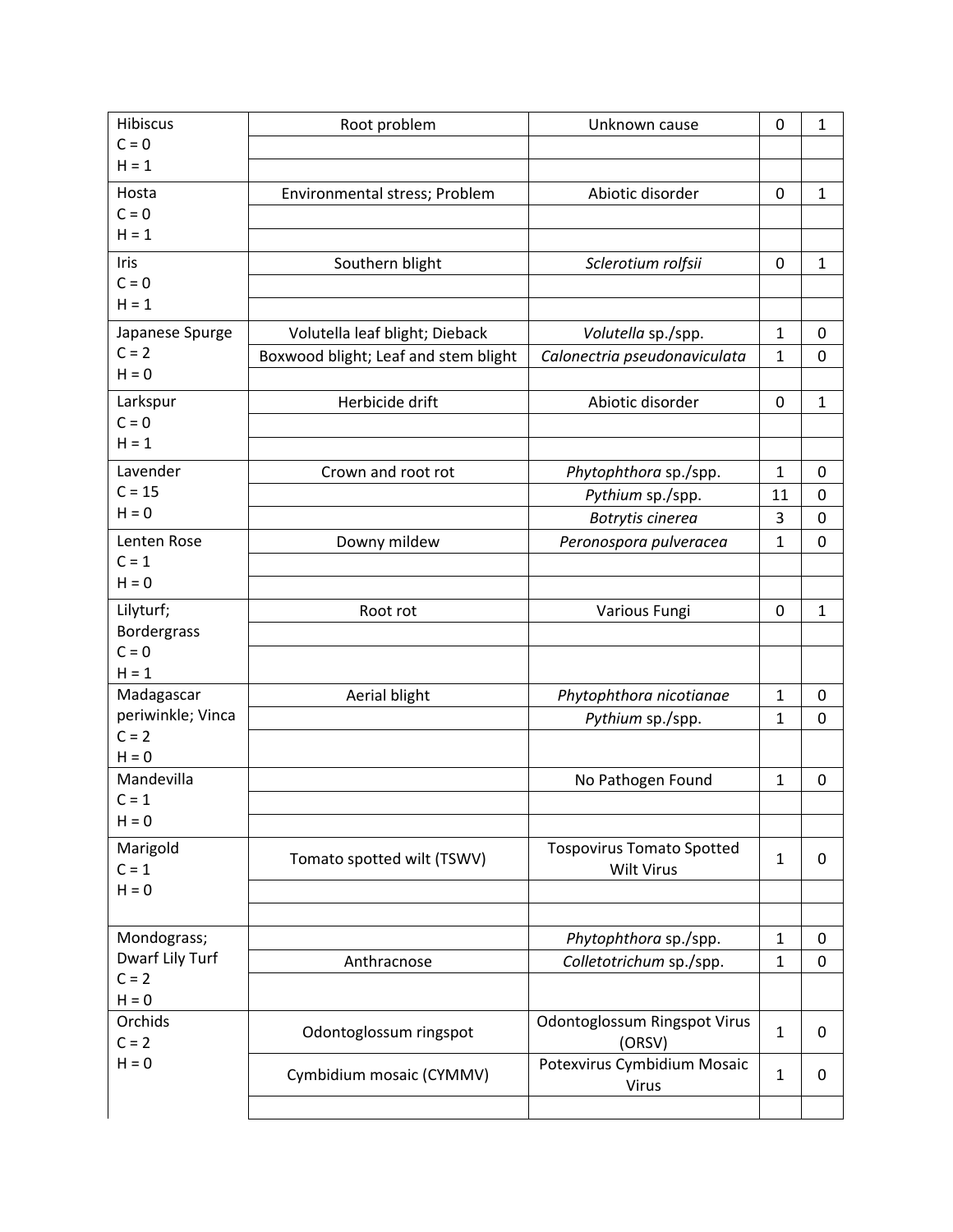| Pansy        | Cercospora leaf spot          | Cercospora violae         | 1            | 0            |
|--------------|-------------------------------|---------------------------|--------------|--------------|
| $C = 3$      |                               | Phytophthora sp./spp.     | $\mathbf{1}$ | $\mathbf 0$  |
| $H = 0$      |                               | Botrytis cinerea          | 1            | 0            |
| Pentas       |                               | Pythium sp./spp.          | $\mathbf{1}$ | 0            |
| $C = 1$      |                               |                           |              |              |
| $H = 0$      |                               |                           |              |              |
| Peony        | Environmental stress; Problem | Abiotic disorder          | $\Omega$     | $\mathbf{1}$ |
| $C = 0$      |                               |                           |              |              |
| $H = 1$      |                               |                           |              |              |
| Petunias     | Crown and root rot            | Phytophthora sp./spp.     | $\mathbf{1}$ | 0            |
| $C = 1$      |                               |                           |              |              |
| $H = 0$      |                               |                           |              |              |
| Philodendron | Unidentified virus            | <b>Unidentified Virus</b> | $\mathbf 0$  | $\mathbf{1}$ |
| $C = 0$      |                               |                           |              |              |
| $H = 1$      |                               |                           |              |              |
| Rosemary     |                               | Phytophthora sp./spp.     | $\mathbf{1}$ | 0            |
| $C = 1$      |                               |                           |              |              |
| $H = 0$      |                               |                           |              |              |
| Sunflower    |                               | No Pathogen Found         | $\mathbf{1}$ | 0            |
| $C = 1$      |                               |                           |              |              |
| $H = 0$      |                               |                           |              |              |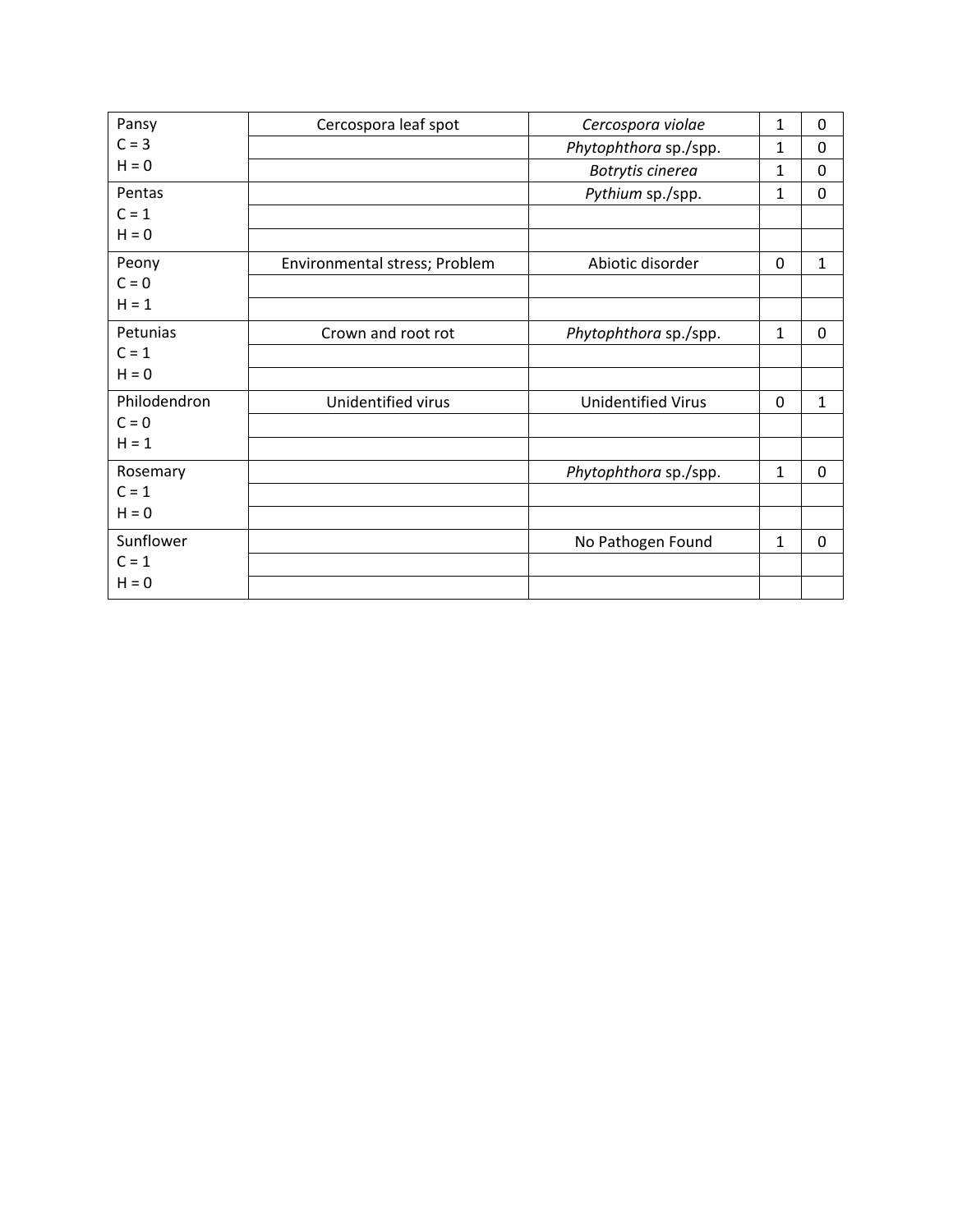# **MISCELLANEOUS**

(Total Diagnoses 2: C=1; H=1)

| <b>HOST</b>      | <b>DISEASE</b> | <b>CAUSAL ORGANISM</b> |   |  |
|------------------|----------------|------------------------|---|--|
| Kudzu            |                | No Pathogen Found      |   |  |
| $C = 1$          |                |                        |   |  |
| $H = 0$          |                |                        |   |  |
| Mushroom         | Unknown        | General                | 0 |  |
| $C = 0$<br>H = 1 |                |                        |   |  |
|                  |                |                        |   |  |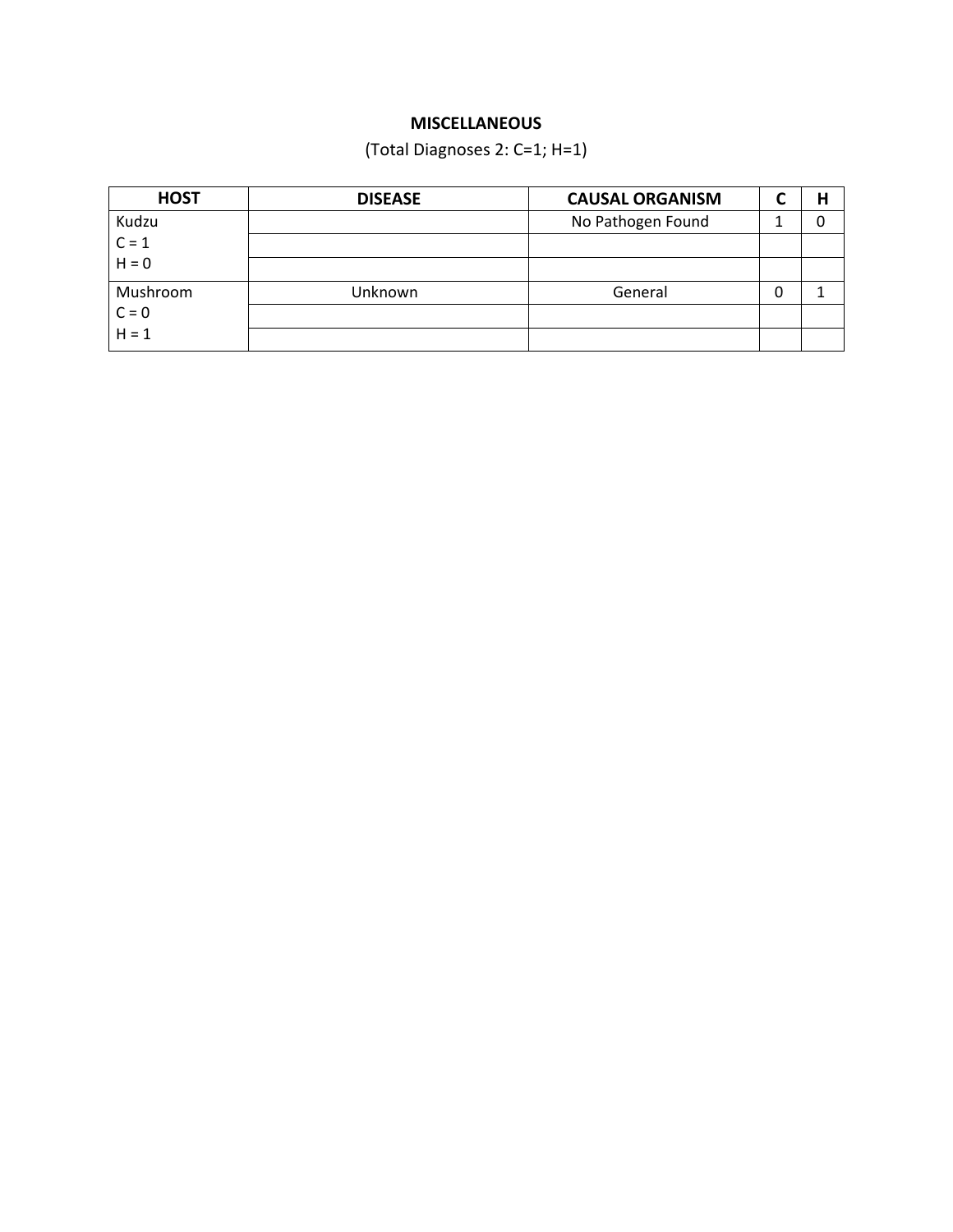# **TREES**

# (Total Diagnoses 99: C=31; H=68)

| <b>HOST</b>       | <b>DISEASE</b>                 | <b>CAUSAL ORGANISM</b>    | $\mathbf c$  | н                |
|-------------------|--------------------------------|---------------------------|--------------|------------------|
| Arborvitae        | Root rot                       | Various fungi             | 0            | 1                |
| $C = 2$           |                                | No Pathogen Found         | 1            | $\pmb{0}$        |
| $H = 1$           | Root rot                       | Phytophthora sp./spp.     | 1            | $\boldsymbol{0}$ |
| Arizona Cypress   | Root problem                   | Unknown cause             | $\mathbf 0$  | 1                |
| $C = 0$           |                                |                           |              |                  |
| $H = 1$           |                                |                           |              |                  |
| Cedar             | Cedar-quince rust              | Gymnosporangium clavipes  | 0            | $\mathbf{1}$     |
| $C = 0$           |                                |                           |              |                  |
| $H = 1$           |                                |                           |              |                  |
| Cherry            | Unknown                        | General                   | 0            | 1                |
| $C = 0$           | Cultural/environmental problem | Abiotic disorder          | 0            | $\mathbf 1$      |
| $H = 3$           | Wound canker                   | Abiotic disorder          | 0            | 1                |
| Cherry laurel     | Wound canker                   | Abiotic disorder          | 0            | $\mathbf{1}$     |
| $C = 0$           |                                |                           |              |                  |
| $H = 1$           |                                |                           |              |                  |
| Deodar Cedar      | Root problem                   | Unknown cause             | 0            | $\mathbf{1}$     |
| $C = 0$           |                                |                           |              |                  |
| $H = 1$           |                                |                           |              |                  |
| Dogwood           | Environmental stress; Problem  | Abiotic disorder          | 0            | 2                |
| $C = 1$           | Unknown abiotic disorder       | Abiotic disorder          | 0            | 1                |
| $H = 5$           | Wound canker                   | Abiotic disorder          | 0            | 1                |
|                   | Dogwood powdery mildew         | Erysiphe pulchra          | 0            | 1                |
|                   |                                | <b>Unidentified Agent</b> | 1            | 0                |
| Dwarf Alberta     | Environmental stress; Problem  | Abiotic disorder          | 0            | $\mathbf{1}$     |
| Spruce<br>$C = 0$ |                                |                           |              |                  |
| $H = 1$           |                                |                           |              |                  |
| Eastern Red Cedar | Unknown abiotic disorder       | Abiotic disorder          | 0            | $\mathbf{1}$     |
| $C = 0$           |                                |                           |              |                  |
| $H = 1$           |                                |                           |              |                  |
| Hackberry         | Hackberry wooly aphid          | Shivaphis celti           | 0            | 1                |
| $C = 0$           |                                |                           |              |                  |
| $H = 1$           |                                |                           |              |                  |
| Hickory           | Insect gall                    | <b>Insect Gall</b>        | 0            | $\mathbf{1}$     |
| $C = 0$           |                                |                           |              |                  |
| $H = 1$           |                                |                           |              |                  |
| Japanese Cedar    |                                | Passalora sp./spp.        | $\mathbf{1}$ | $\mathbf 0$      |
| $C = 1$           |                                |                           |              |                  |
| $H = 0$           |                                |                           |              |                  |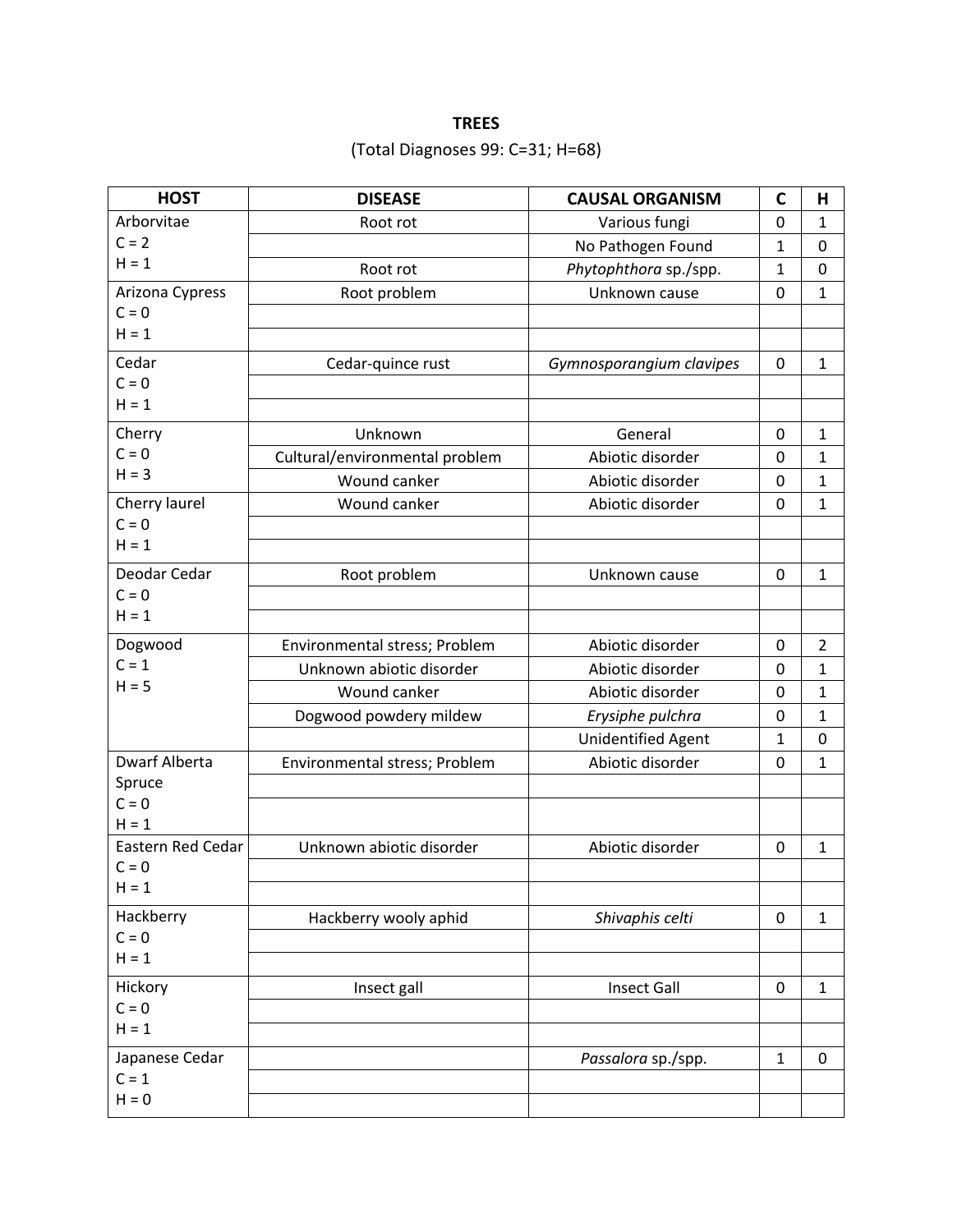| Japanese Maple       | Environmental stress; Problem       | Abiotic disorder           | 0              | 3              |
|----------------------|-------------------------------------|----------------------------|----------------|----------------|
| $C = 1$              | Unknown abiotic disorder            | Abiotic disorder           | 0              | $\mathbf{1}$   |
| $H = 4$              |                                     | Phytophthora sp./spp.      | 1              | 0              |
| Leyland Cypress      | Cultural/environmental problem      | Abiotic disorder           | 0              | $\mathbf{1}$   |
| $C = 0$              | Environmental stress; Problem       | Abiotic disorder           | 0              | $\overline{2}$ |
| $H = 5$              | Passalora leaf spot                 | Passalora sp./spp.         | 0              | $\mathbf{1}$   |
|                      | Root problem                        | Unknown cause              | 0              | 1              |
| <b>Loblolly Pine</b> |                                     | No Pathogen Found          | 1              | 0              |
| $C = 1$              |                                     |                            |                |                |
| $H = 0$              |                                     |                            |                |                |
| Longleaf Pine        | Lophodermium leaf spot; Needle cast | Lophodermium sp./spp.      | $\overline{2}$ | 0              |
| $C = 2$              |                                     |                            |                |                |
| $H = 0$              |                                     |                            |                |                |
| Magnolia             | Unknown                             | General                    | 0              | $\mathbf{1}$   |
| $C = 0$              | Algal leaf spot                     | Cephaleuros sp./spp.       | 0              | 3              |
| $H = 4$              |                                     |                            |                |                |
| Maple                | Root problem                        | Unknown cause              | 0              | 1              |
| $C = 0$              |                                     |                            |                |                |
| $H = 1$              |                                     |                            |                |                |
| Mexican Fan Palm     | Environmental stress; Problem       | Abiotic disorder           | 0              | $\mathbf{1}$   |
| $C = 0$              |                                     |                            |                |                |
| $H = 1$              |                                     |                            |                |                |
| Oak                  | Unknown                             | General                    | 0              | $\mathbf{1}$   |
| $C = 1$              | Wood decay fungus                   | <b>Unidentified Fungus</b> | 0              | 1              |
| $H = 2$              | Leaf spot                           | Tubakia sp./spp.           | $\mathbf{1}$   | 0              |
| Pear                 | Environmental stress; Problem       | Abiotic disorder           | 0              | $\mathbf{1}$   |
| $C = 0$              |                                     |                            |                |                |
| $H = 1$              |                                     |                            |                |                |
| Pine                 | Aster rust; Pine needle rust        | Coleosporium asterum       | 0              | $\mathbf{1}$   |
| $C = 0$<br>$H = 2$   | Root problem                        | Unknown cause              | 0              | 1              |
|                      |                                     |                            |                |                |
| Post Oak             | Wood rot fungus                     | Ganoderma sp./spp.         | $\mathbf{1}$   | 0              |
| $C = 1$<br>$H = 0$   |                                     |                            |                |                |
|                      |                                     |                            |                |                |
| Prunus               |                                     | Fusicoccum sp./spp.        | $\mathbf{1}$   | 0              |
| $C = 2$<br>$H = 0$   | Root rot                            | Phytophthora sp./spp.      | $\mathbf{1}$   | 0              |
|                      |                                     |                            |                |                |
| <b>Red Maple</b>     | Wound canker                        | Abiotic disorder           | 0              | 1              |
| $C = 0$<br>$H = 2$   | Wood decay fungus                   | <b>Unidentified Fungus</b> | $\mathbf 0$    | $\mathbf{1}$   |
|                      |                                     |                            |                |                |
| River Birch          | Herbicide drift                     | Abiotic disorder           | 0              | $\mathbf{1}$   |
| $C = 0$              |                                     |                            |                |                |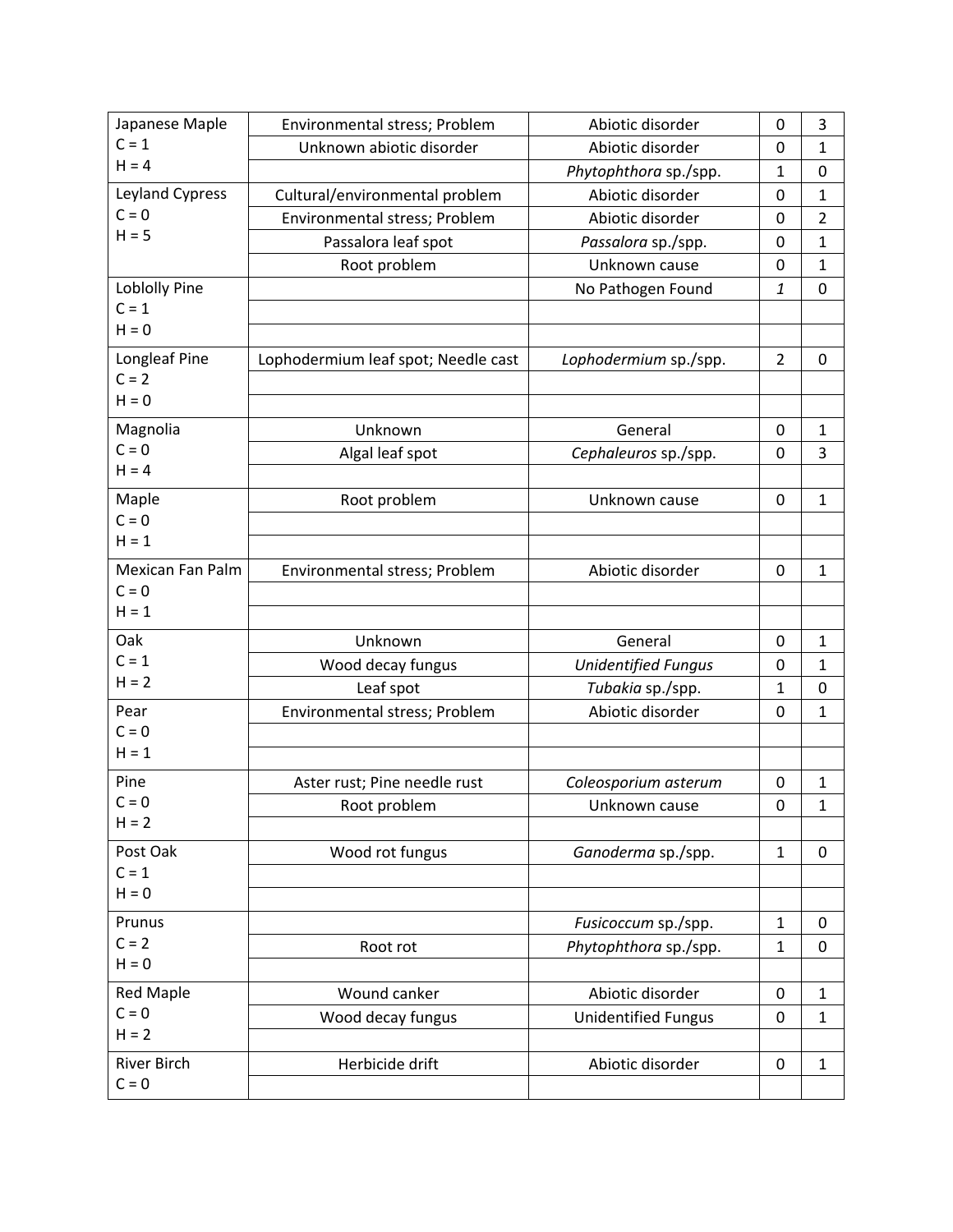| $H = 1$              |                              |                   |              |          |
|----------------------|------------------------------|-------------------|--------------|----------|
| <b>Trident Maple</b> |                              | Fusarium sp./spp. | 1            | 0        |
| $C = 1$              |                              |                   |              |          |
| $H = 0$              |                              |                   |              |          |
| Unknown; No Site     |                              |                   |              |          |
| Specified            | Wood rot fungus; Lion's mane | Hericium erineus  | 0            | 1        |
| $C = 0$              |                              |                   |              |          |
| $H = 1$              |                              |                   |              |          |
| Willow               | <b>Mites</b>                 | Order Acari       | $\mathbf{1}$ | $\Omega$ |
| $C = 1$              |                              |                   |              |          |
| $H = 0$              |                              |                   |              |          |
| Yoshino Cherry       | Wound canker                 | Abiotic disorder  | $\Omega$     | 1        |
| $C = 0$              |                              |                   |              |          |
| $H = 1$              |                              |                   |              |          |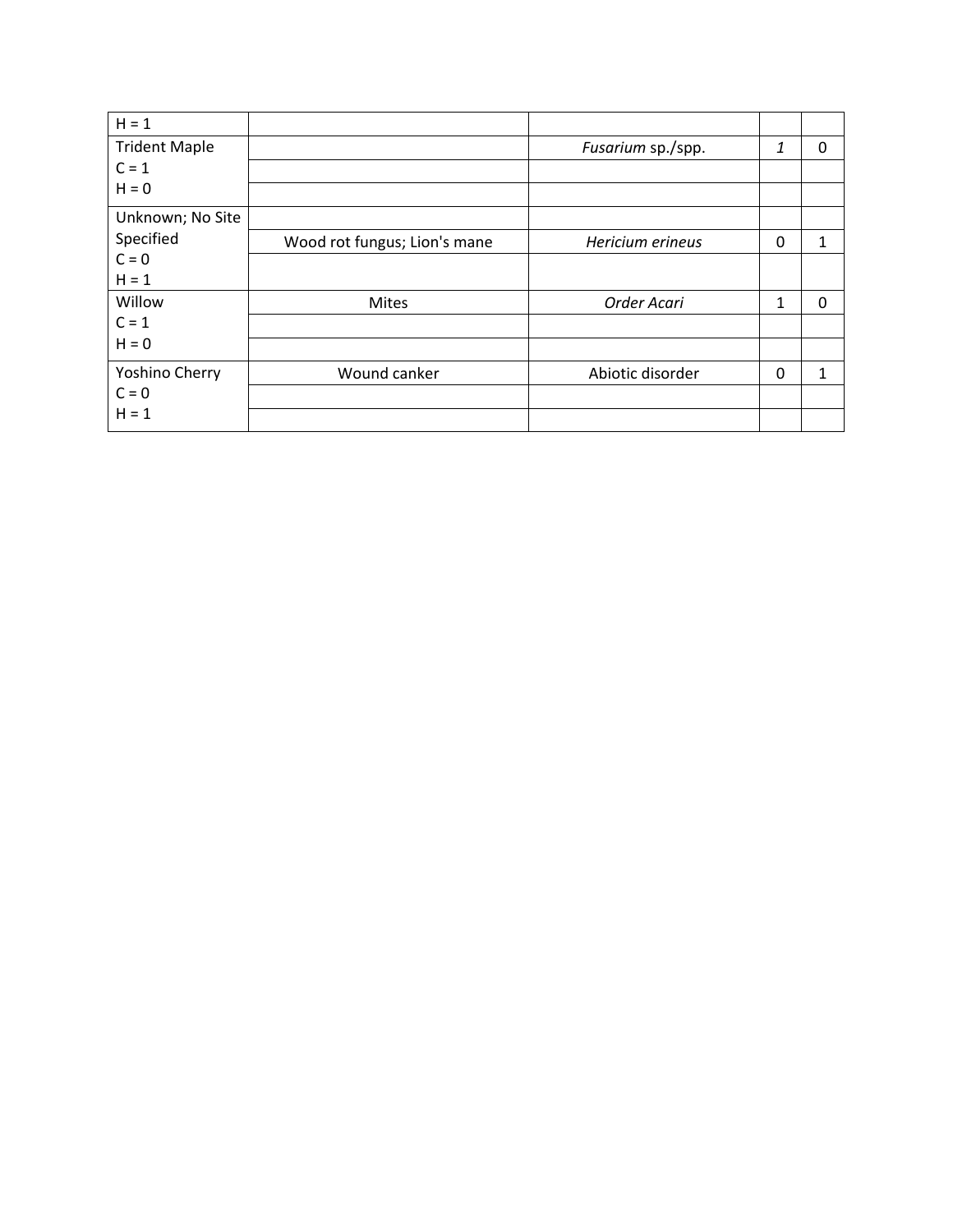# **TURF** (Total Diagnoses 324: C=251; H=73)

| <b>HOST</b>    | <b>DISEASE</b>                 | <b>CAUSAL ORGANISM</b>         | $\mathbf C$             | н                |
|----------------|--------------------------------|--------------------------------|-------------------------|------------------|
| Bentgrass      | Cultural/environmental problem | Abiotic disorder               | $\overline{2}$          | 0                |
| $C = 5$        | Pythium root and/or crown rot  | Pythium sp./spp.               | 3                       | $\pmb{0}$        |
| $H = 0$        |                                |                                |                         |                  |
| Bermudagrass   | Melting out (Turfgrass)        | Drechslera sp./spp.            | $\overline{2}$          | 0                |
| $C = 20$       | Unknown                        | General                        | 0                       | 1                |
| $H = 4$        | Take-all                       | Gaeumannomyces sp./spp.        | 1                       | 0                |
|                | Nematodes; General plant       | Order Tylenchida               | 1                       | $\mathbf 0$      |
|                | Cultural/environmental problem | Abiotic disorder               | 6                       | $\boldsymbol{0}$ |
|                | Nutritional deficiency         | Abiotic disorder               | 1                       | $\boldsymbol{0}$ |
|                | Environmental stress; Problem  | Abiotic disorder               | 0                       | 3                |
|                | Leaf spot                      | Bipolaris sp./spp.             | 3                       | $\mathbf 0$      |
|                | Insects                        | Class insecta                  | 1                       | $\mathbf 0$      |
|                | Root rot                       | Various Fungi                  | $\overline{\mathbf{c}}$ | $\boldsymbol{0}$ |
|                |                                | Rhizoctonia sp./spp.           | 1                       | $\mathbf 0$      |
|                | Large patch                    | Rhizoctonia solani             | 1                       | $\mathbf 0$      |
|                | Dollar spot                    | Clarireedia homoeocarpa        | 1                       | $\mathbf 0$      |
| Bermudagrass   | Unknown                        | General                        | 0                       | 1                |
| $C = 15$       | Nematodes; General plant       | Order Tylenchida               | 2                       | $\mathbf 0$      |
| $H = 7$        | Cultural/environmental problem | Abiotic disorder               | $\overline{2}$          | 0                |
|                | Dense thatch layer             | Abiotic disorder               | $\mathbf{1}$            | $\mathbf 0$      |
|                | Environmental stress; Problem  | Abiotic disorder               | 1                       | 3                |
|                | Plant parasitic nematodes      | <b>Unspecified Genera</b>      | 0                       | 1                |
|                | Leaf spot                      | Bipolaris sp./spp.             | 1                       | $\pmb{0}$        |
|                | Root rot                       | Various Fungi                  | 4                       | 1                |
|                |                                | No Pathogen Found              | 1                       | $\pmb{0}$        |
|                |                                | Rhizoctonia sp./spp.           | 1                       | $\mathbf 0$      |
|                | Localized dry spot             | Abiotic disorder               | $\overline{2}$          | $\pmb{0}$        |
|                | Large patch                    | Rhizoctonia solani             | 0                       | 1                |
| Centipedegrass | Fairy ring                     | Various fungi                  | 1                       | $\Omega$         |
| $C = 53$       | Take-all                       | Gaeumannomyces sp./spp.        | 3                       | 0                |
| $H = 16$       | Algae                          | General                        | 0                       | 1                |
|                | Cultural/environmental problem | Abiotic disorder               | 21                      | 3                |
|                | Environmental stress; Problem  | Abiotic disorder               | 0                       | 12               |
|                | Root rot                       | Various Fungi                  | 7                       | 0                |
|                | Nematode damage                | <b>Unidentified Nematode</b>   | $\mathbf{1}$            | $\mathbf 0$      |
|                | No pathogen found              | <b>Identification Analysis</b> | 1                       | 0                |
|                | Anaerobic soil                 | Abiotic disorder               | $\mathbf{1}$            | 0                |
|                | Large patch                    | Rhizoctonia solani             | 17                      | $\boldsymbol{0}$ |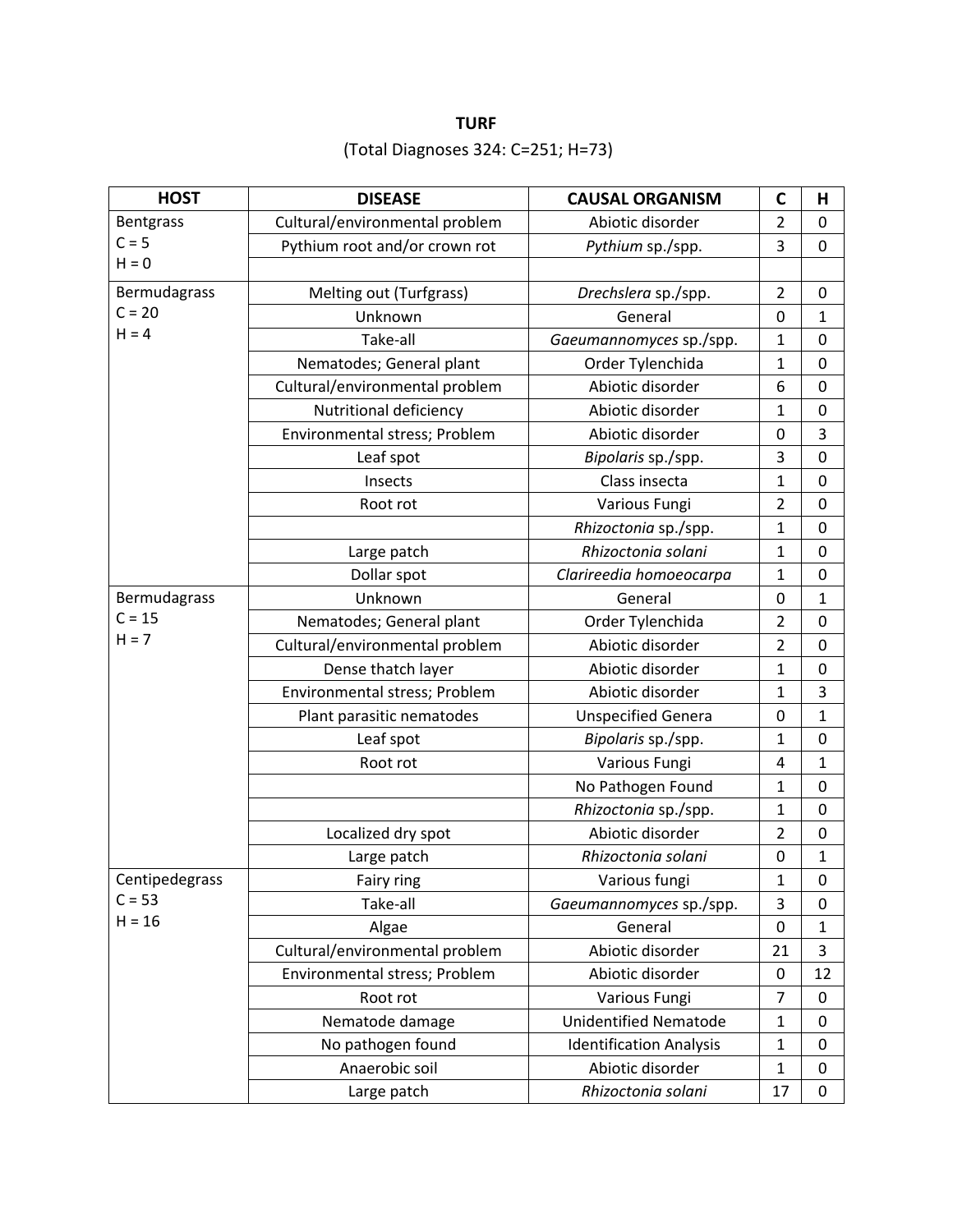|                    | Non-pathogenic; Saprophyte            | Secondary Agents; Saprophytes;<br>Unspecif. | 1                       | 0                |
|--------------------|---------------------------------------|---------------------------------------------|-------------------------|------------------|
| <b>Fescues</b>     | Environmental stress; Problem         | Abiotic disorder                            | 0                       | 4                |
| $C = 0$            |                                       |                                             |                         |                  |
| $H = 4$            |                                       |                                             |                         |                  |
| Ryegrass           | Cultural/environmental problem        | Abiotic disorder                            | 1                       | 0                |
| $C = 1$            |                                       |                                             |                         |                  |
| $H = 0$            |                                       |                                             |                         |                  |
| St. Augustinegrass | Fairy ring                            | Various fungi                               | $\mathbf{1}$            | $\mathbf 0$      |
| $C = 29$           | Take-all                              | Gaeumannomyces sp./spp.                     | 10                      | $\pmb{0}$        |
| $H = 8$            | Cultural/environmental problem        | Abiotic disorder                            | 6                       | $\mathbf 1$      |
|                    | Nutrient imbalance                    | Abiotic disorder                            | 1                       | $\pmb{0}$        |
|                    | Dense thatch layer                    | Abiotic disorder                            | 1                       | 0                |
|                    | Environmental stress; Problem         | Abiotic disorder                            | 0                       | 6                |
|                    | Insects                               | Class insecta                               | 1                       | $\boldsymbol{0}$ |
|                    |                                       | Rhizoctonia sp./spp.                        | 1                       | $\pmb{0}$        |
|                    | Gray leaf spot                        | Pyricularia grisea                          | 3                       | 0                |
|                    | Large patch                           | Rhizoctonia solani                          | 5                       | 1                |
| <b>Tall Fescue</b> | Cultural/environmental problem        | Abiotic disorder                            | $\overline{\mathbf{c}}$ | $\pmb{0}$        |
| $C = 8$            | Environmental stress; Problem         | Abiotic disorder                            | 1                       | $\mathbf 0$      |
| $H = 0$            | Anthracnose; Colletotrichum leaf spot | Colletotrichum sp./spp.                     | 1                       | 0                |
|                    | Root rot                              | Various fungi                               | 1                       | 0                |
|                    |                                       | Pythium sp./spp.                            | 1                       | 0                |
|                    |                                       | Rhizoctonia sp./spp.                        | 1                       | 0                |
|                    | Leaf spot                             | Various fungi                               | 1                       | 0                |
| Turfgrass          | Environmental stress; Problem         | Abiotic disorder                            | 0                       | 1                |
| $C = 0$            |                                       |                                             |                         |                  |
| $H = 1$            |                                       |                                             |                         |                  |
| Zoysia Grass       | Melting out (Turfgrass)               | Drechslera sp./spp.                         | 1                       | 0                |
| $C = 74$           | Fairy ring                            | Various fungi                               | 1                       | 1                |
| $H = 13$           | Take-all                              | Gaeumannomyces sp./spp.                     | 10                      | 1                |
|                    | Rust                                  | Uromyces sp./spp.                           | 5                       | 0                |
|                    | Cultural/environmental problem        | Abiotic disorder                            | 16                      | 3                |
|                    | Dense thatch layer                    | Abiotic disorder                            | $\mathbf{1}$            | 0                |
|                    | Soil compaction                       | Abiotic disorder                            | 1                       | 0                |
|                    | Environmental stress; Problem         | Abiotic disorder                            | $\overline{2}$          | 8                |
|                    | Leaf spot                             | Bipolaris sp./spp.                          | 1                       | 0                |
|                    | Root decline of warm season grasses   | Gaeumannomyces graminis                     | $\overline{2}$          | 0                |
|                    | Leaf rust; Rust                       | Puccinia sp./spp.                           | $\overline{2}$          | 0                |
|                    | Root rot                              | Various fungi                               | 8                       | $\pmb{0}$        |
|                    |                                       | Rhizoctonia sp./spp.                        | 1                       | $\mathbf 0$      |
|                    | Large patch                           | Rhizoctonia solani                          | 21                      | 0                |
|                    | Dollar spot                           | Clarireedia monteithiana                    | $\mathbf{1}$            | 0                |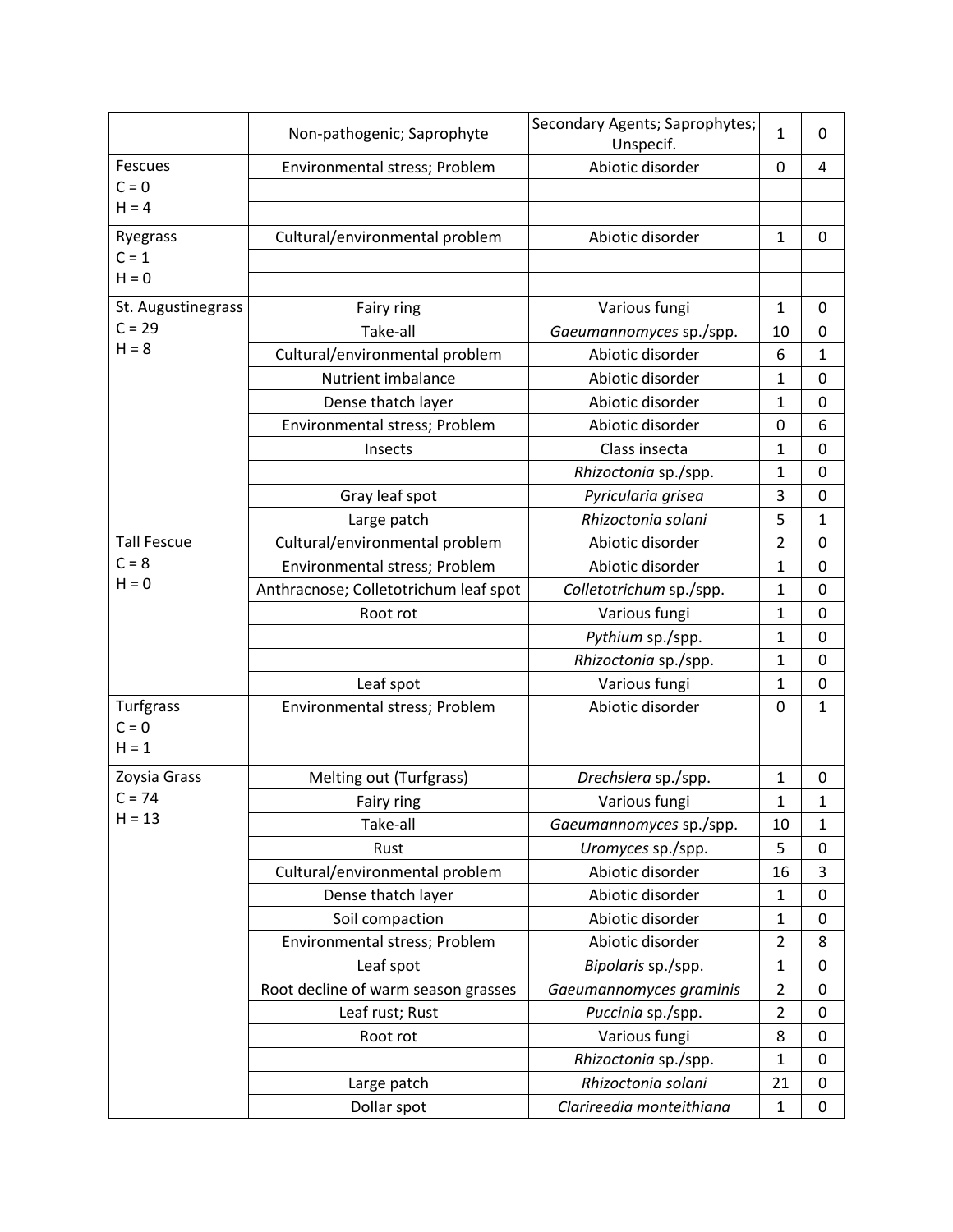|  | . JOUAL<br>m<br>ponu | ---<br>svv<br>---------- |  |  |
|--|----------------------|--------------------------|--|--|
|--|----------------------|--------------------------|--|--|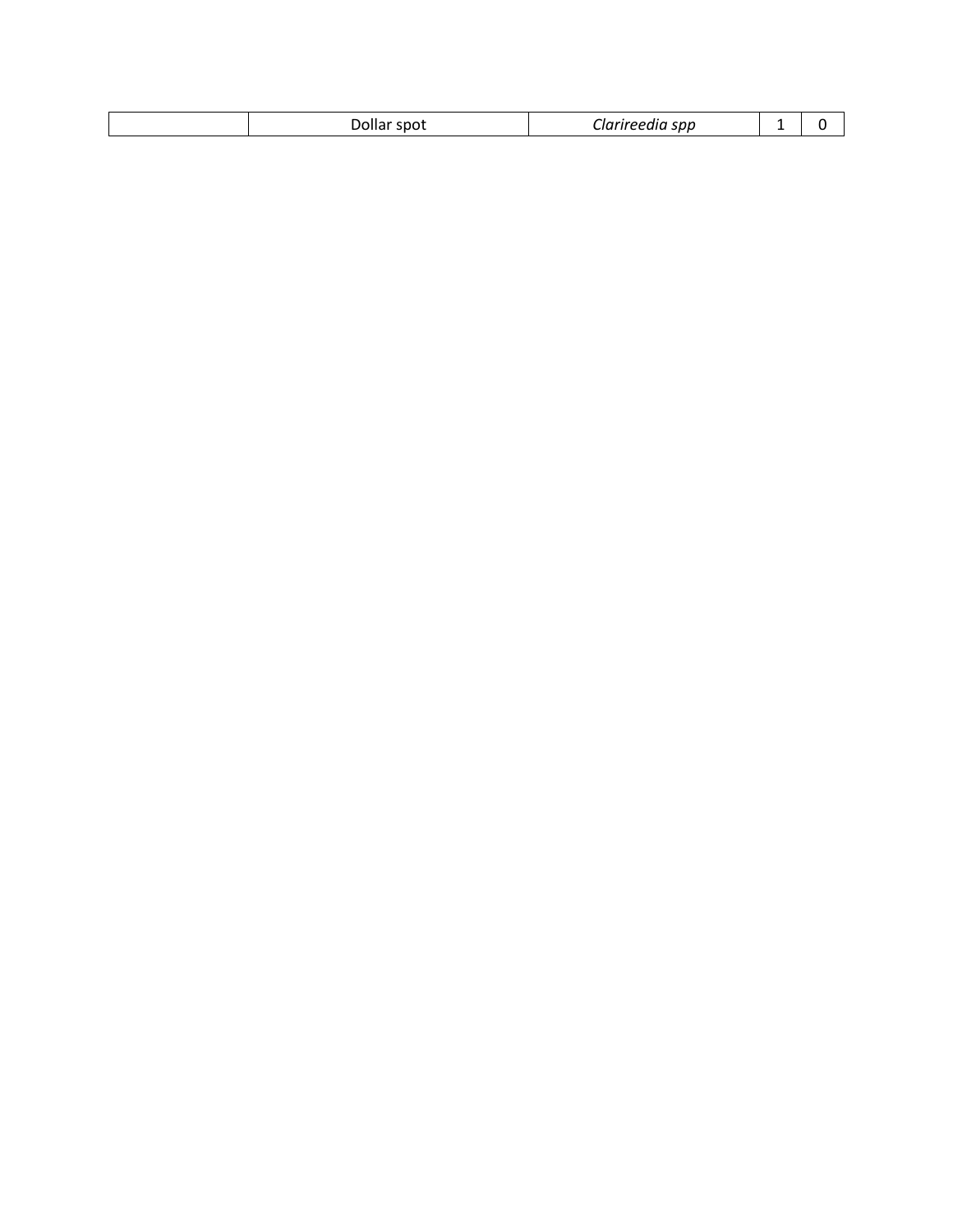## **VEGETABLES**

# (Total Diagnoses 237: C=206; H=31)

| <b>HOST</b>     | <b>DISEASE</b>                 | <b>CAUSAL ORGANISM</b>     | $\mathbf c$    | н              |
|-----------------|--------------------------------|----------------------------|----------------|----------------|
| <b>Broccoli</b> | Environmental stress; Problem  | Abiotic disorder           | 0              | 1              |
| $C = 1$         |                                | Xanthomonas raphni         | 1              | 0              |
| $H = 1$         |                                |                            |                |                |
| Cabbage         | <b>Black rot</b>               | Xanthomonas campestris     | 1              | $\mathbf 0$    |
| $C = 5$         | Chemical; Environmental injury | Abiotic disorder           | 1              | 0              |
| $H = 0$         |                                | Alternaria sp./spp.        | 1              | $\mathbf 0$    |
|                 |                                | Xanthomonas raphni         | 2              | 0              |
| Cantalope;      | Anthracnose                    | Colletotrichum orbiculare  | 1              | $\mathbf 0$    |
| Cantaloupe      | Alternaria leaf spot           | Alternaria sp./spp.        | 1              | $\pmb{0}$      |
| $C = 6$         |                                | Didymella bryoniae         | 1              | $\mathbf 0$    |
| $H = 0$         |                                | No Pathogen Found          | 1              | 0              |
|                 |                                | Unknown cause              | $\overline{2}$ | $\mathbf 0$    |
| Cauliflower     | <b>Black rot</b>               | Xanthomonas campestris     | 1              | 0              |
| $C = 2$         | <b>Bacterial leaf spot</b>     | Xanthomonas raphni         | 1              | $\mathbf 0$    |
| $H = 0$         |                                |                            |                |                |
| Cotton          | Stemphylium leaf spot          | Stemphylium sp./spp.       | 1              | $\mathbf 0$    |
| $C = 1$         |                                |                            |                |                |
| $H = 0$         |                                |                            |                |                |
| Cucumber        | Downy mildew                   | Peronospora sp./spp.       | $\mathbf 0$    | 1              |
| $C = 2$         | Downy mildew                   | Pseudoperonospora sp./spp. | 1              | $\mathbf 0$    |
| $H = 2$         | Cucurbit downy mildew          | Pseudoperonospora cubensis | $\mathbf 1$    | 1              |
| Eggplant        | <b>Bacterial spot</b>          | Xanthomonas raphini        | 1              | $\mathbf 0$    |
| $C = 1$         |                                |                            |                |                |
| $H = 0$         |                                |                            |                |                |
| Kale            |                                | No Pathogen Found          | 1              | 0              |
| $C = 1$         |                                |                            |                |                |
| $H = 0$         |                                |                            |                |                |
| Lettuce         |                                | Pythium sp./spp.           | 1              | $\mathbf 0$    |
| $C = 1$         |                                |                            |                |                |
| $H = 0$         |                                |                            |                |                |
| Okra            | Environmental stress; Problem  | Abiotic disorder           | 0              | $\mathbf{1}$   |
| $C = 0$         | Leaf spot                      | Unknown cause              | 0              | $\overline{2}$ |
| $H = 3$         |                                |                            |                |                |
| Onion           | Onion purple (Brown) blotch    | Alternaria porri           | $\mathbf{1}$   | 0              |
| $C = 8$         | Onion smudge                   | Colletotrichum circinans   | $\mathbf{1}$   | 0              |
| $H = 0$         | Bacterial soft rot             | Erwinia sp./spp.           | 1              | 0              |
|                 |                                | Botrytis sp./spp.          | $\mathbf{1}$   | 0              |
|                 |                                | No Pathogen Found          | $\mathbf{1}$   | 0              |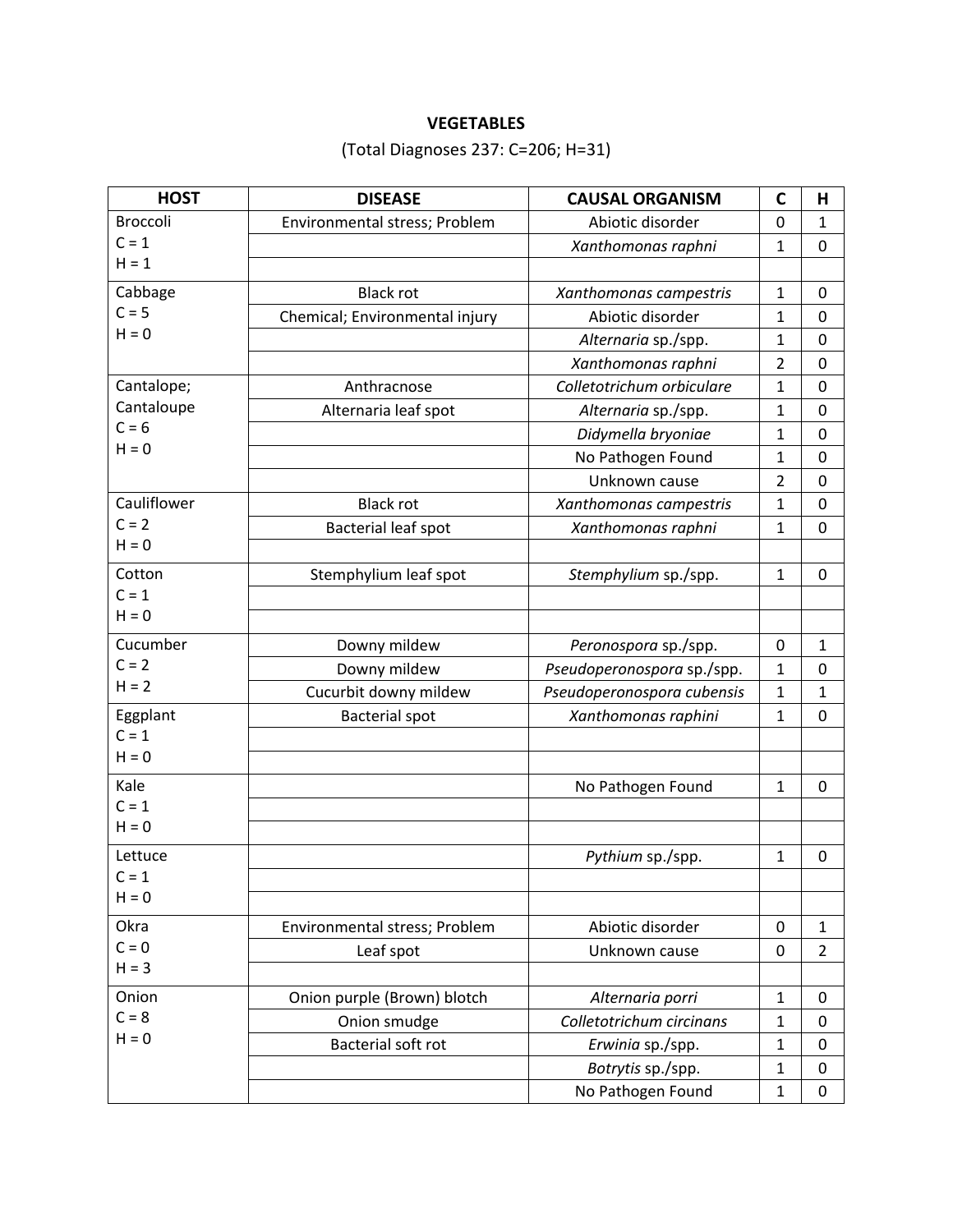|                    |                               | Stemphylium sp./spp.           | 1              | 0              |
|--------------------|-------------------------------|--------------------------------|----------------|----------------|
|                    |                               | Unknown cause                  | $\mathbf{1}$   | 0              |
|                    |                               | Abiotic disorder               | 1              | 0              |
| Pepper             | Unknown abiotic disorder      | Abiotic disorder               | 1              | $\mathbf 0$    |
| $C = 8$            |                               | Alternaria sp./spp.            | 1              | 0              |
| $H = 0$            |                               | Phytophthora sp./spp.          | 2              | $\mathbf 0$    |
|                    |                               | Xanthomonas sp./spp.           | 1              | 0              |
|                    |                               | Xanthomonas raphni             | $\overline{2}$ | 0              |
|                    | <b>Bacterial spot</b>         | Xanthomonas sp./spp.           | 1              | $\mathbf 0$    |
| Potato             | Unknown abiotic disorder      | Abiotic disorder               | 1              | $\mathbf 0$    |
| $C = 2$            |                               | Unknown cause                  | 1              | $\mathbf 0$    |
| $H = 0$            |                               |                                |                |                |
| Southern peas;     | Environmental stress; Problem | Abiotic disorder               | 0              | 1              |
| Cowpeas Blackeye   |                               | Rhizoctonia sp./spp.           | 1              | 0              |
| Peas               |                               |                                |                |                |
| $C = 2$<br>$H = 1$ |                               | Xanthomonas sp./spp.           | 1              | 0              |
| Squash             | Chemical injury               | Abiotic disorder               | 0              | 1              |
| $C = 3$            |                               | No Pathogen Found              | 1              | 0              |
| $H = 1$            |                               | No Virus Found                 | 1              | $\mathbf 0$    |
|                    |                               | <b>Unidentified Virus</b>      | 1              | 0              |
| <b>Sweet Basil</b> |                               | No Pathogen Found              | 1              | $\overline{0}$ |
| $C = 1$            |                               |                                |                |                |
| $H = 0$            |                               |                                |                |                |
| Sweet Corn         |                               | No Pathogen Found              | 1              | 0              |
| $C = 1$            |                               |                                |                |                |
| $H = 0$            |                               |                                |                |                |
| Sweetpotato        |                               | Albugo ipomoeae-panduratae     | 1              | $\mathbf 0$    |
| $C = 1$            |                               |                                |                |                |
| $H = 0$            |                               |                                |                |                |
| Tomato             | Unknown                       | General                        | 1              | 0              |
| $C = 11$           | Insufficient sample           | <b>Identification Analysis</b> | 1              | 0              |
| $H = 0$            |                               | Fusarium sp./spp.              | 1              | 0              |
|                    |                               | No Pathogen Found              | 3              | 0              |
|                    |                               | Unknown cause                  | $\overline{2}$ | $\mathbf 0$    |
|                    | Southern blight               | Sclerotium rolfsii             | 1              | 0              |
|                    | Root rot                      | Phytophthora sp./spp.          | 1              | $\mathbf 0$    |
|                    | <b>Bacterial spot</b>         | Xanthomonas sp./spp.           | 1              | 0              |
| Tomato             | Unknown                       | General                        | 0              | 1              |
| $C = 12$           | Chemical injury               | Abiotic disorder               | $\overline{2}$ | 0              |
| $H = 15$           | Environmental stress; Problem | Abiotic disorder               | $\mathbf 0$    | $\mathbf{1}$   |
|                    | Unknown abiotic disorder      | Abiotic disorder               | $\pmb{0}$      | 3              |
|                    | <b>Bacterial wilt</b>         | Ralstonia solanacearum         | 1              | 0              |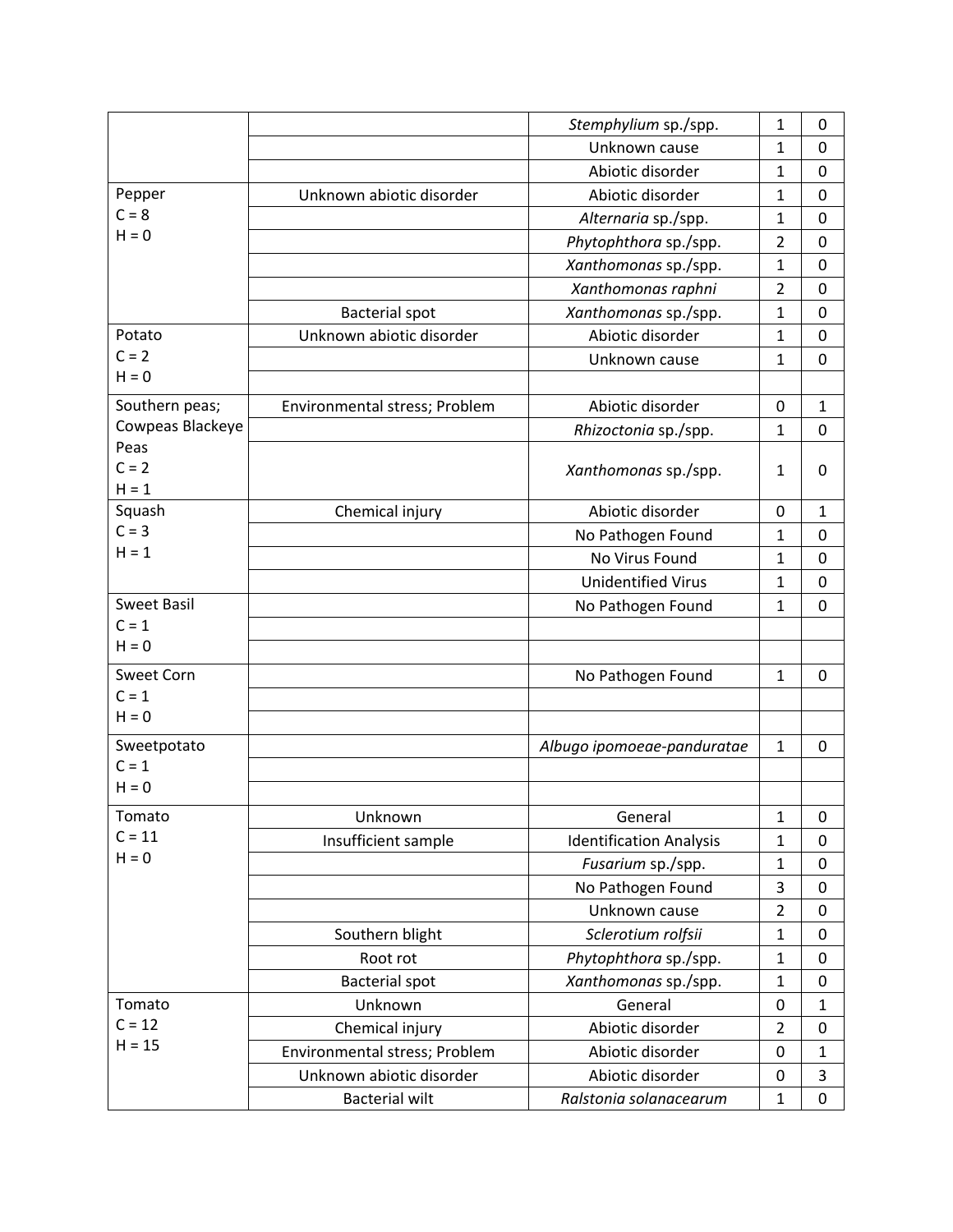|                    | Early blight; Leaf spot        | Alternaria solani                     | 0                       | $\overline{2}$   |
|--------------------|--------------------------------|---------------------------------------|-------------------------|------------------|
|                    | <b>Bacterial pathogens</b>     | General                               | 0                       | 6                |
|                    |                                | Fusarium sp./spp.                     | $\overline{2}$          | $\pmb{0}$        |
|                    |                                | No Pathogen Found                     | $\overline{\mathbf{c}}$ | $\mathbf 0$      |
|                    |                                | Pseudomonas sp./spp.                  | 1                       | $\mathbf 0$      |
|                    |                                | Sclerotium rolfsii                    | 1                       | $\pmb{0}$        |
|                    |                                | Xanthomonas sp./spp.                  | 1                       | $\mathbf 0$      |
|                    | Tomato spotted wilt (TSWV)     | <b>Tospovirus Tomato Spotted Wilt</b> | 2                       | $\mathbf{1}$     |
|                    |                                | <b>Virus</b>                          |                         |                  |
|                    |                                | <b>Begomovirus Tomato Yellow</b>      | 0                       | $\mathbf{1}$     |
|                    |                                | Leaf Curl Virus                       |                         |                  |
| Turnip             |                                | Alternaria sp./spp.                   | 1                       | 0                |
| $C = 1$<br>$H = 0$ |                                |                                       |                         |                  |
|                    |                                |                                       |                         |                  |
| Watermelon         | Anthracnose                    | Colletotrichum orbiculare             | $\overline{2}$          | 0                |
| $C = 105$          | Gummy stem blight              | Didymella sp./spp.                    | $\overline{2}$          | 0                |
| $H = 2$            | <b>Bacterial fruit blotch</b>  | Acidovorax sp./spp.                   | 3                       | $\mathbf 0$      |
|                    | Downy mildew                   | Pseudoperonospora sp./spp.            | 3                       | $\mathbf 0$      |
|                    | Powdery mildew                 | Sphaerotheca sp./spp.                 | 3                       | $\mathbf 0$      |
|                    | Unknown                        | General                               | 0                       | 1                |
|                    | Fruit rot                      | Sclerotium rolfsii                    | 1                       | $\mathbf 0$      |
|                    | Chemical; Environmental injury | Abiotic disorder                      | 1                       | 0                |
|                    | Sunscald                       | Abiotic disorder                      | 1                       | $\mathbf 0$      |
|                    | Environmental stress; Problem  | Abiotic disorder                      | 1                       | $\pmb{0}$        |
|                    | Physiological responses        | Abiotic disorder                      | 1                       | $\mathbf 0$      |
|                    | Unknown abiotic disorder       | Abiotic disorder                      | 0                       | 1                |
|                    | Watermelon Fusarium wilt       | Fusarium oxysporum                    | 8                       | $\boldsymbol{0}$ |
|                    | Pythium damping off            | Pythium sp./spp.                      | 1                       | $\boldsymbol{0}$ |
|                    | Insufficient sample            | <b>Identification Analysis</b>        | 2                       | $\pmb{0}$        |
|                    |                                | Abiotic disorder                      | $\overline{2}$          | $\boldsymbol{0}$ |
|                    |                                | Didymella bryoniae                    | 5                       | 0                |
|                    |                                | Fusarium sp./spp.                     | 15                      | 0                |
|                    |                                | No Pathogen Found                     | 26                      | 0                |
|                    |                                | Phytophthora capsici                  | 1                       | $\mathbf 0$      |
|                    |                                | Pythium sp./spp.                      | 4                       | 0                |
|                    |                                | Rhizoctonia sp./spp.                  | $\overline{2}$          | 0                |
|                    |                                | Unknown cause                         | 3                       | 0                |
|                    | <b>Bacterial fruit blotch</b>  | Acidovorax avenae                     | 12                      | 0                |
|                    | Anthracnose                    | Colletotrichum sp./spp.               | $\mathbf{1}$            | 0                |
|                    |                                | Abiotic disorder                      | $\mathbf{1}$            | $\mathbf 0$      |
|                    | Gummy stem blight              | Stagonosporopsis citrulli             | 4                       | 0                |
| Zucchini Squash    | Powdery mildew                 | Sphaerotheca sp./spp.                 | 1                       | $\mathbf 0$      |
| $C = 1$            |                                |                                       |                         |                  |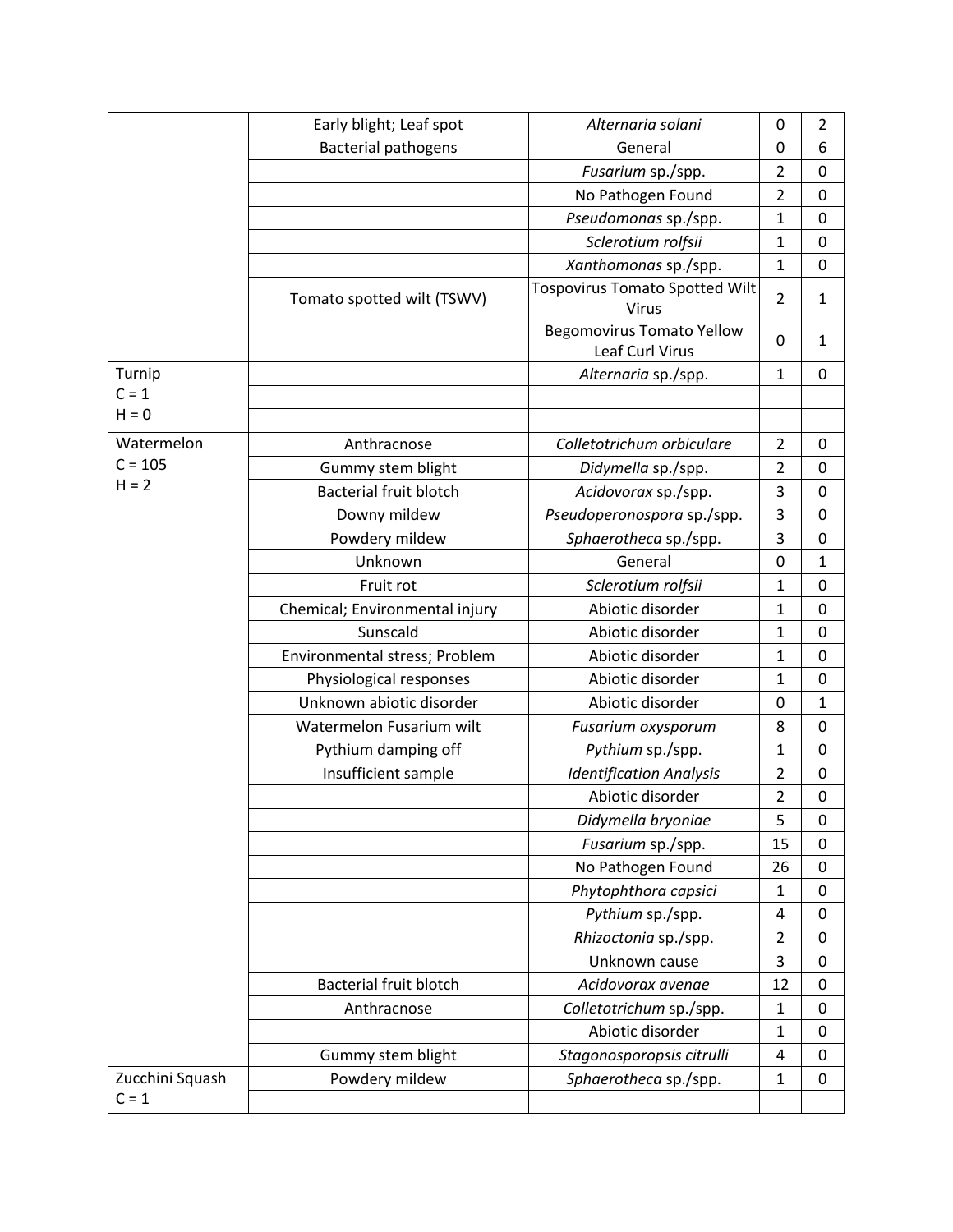|--|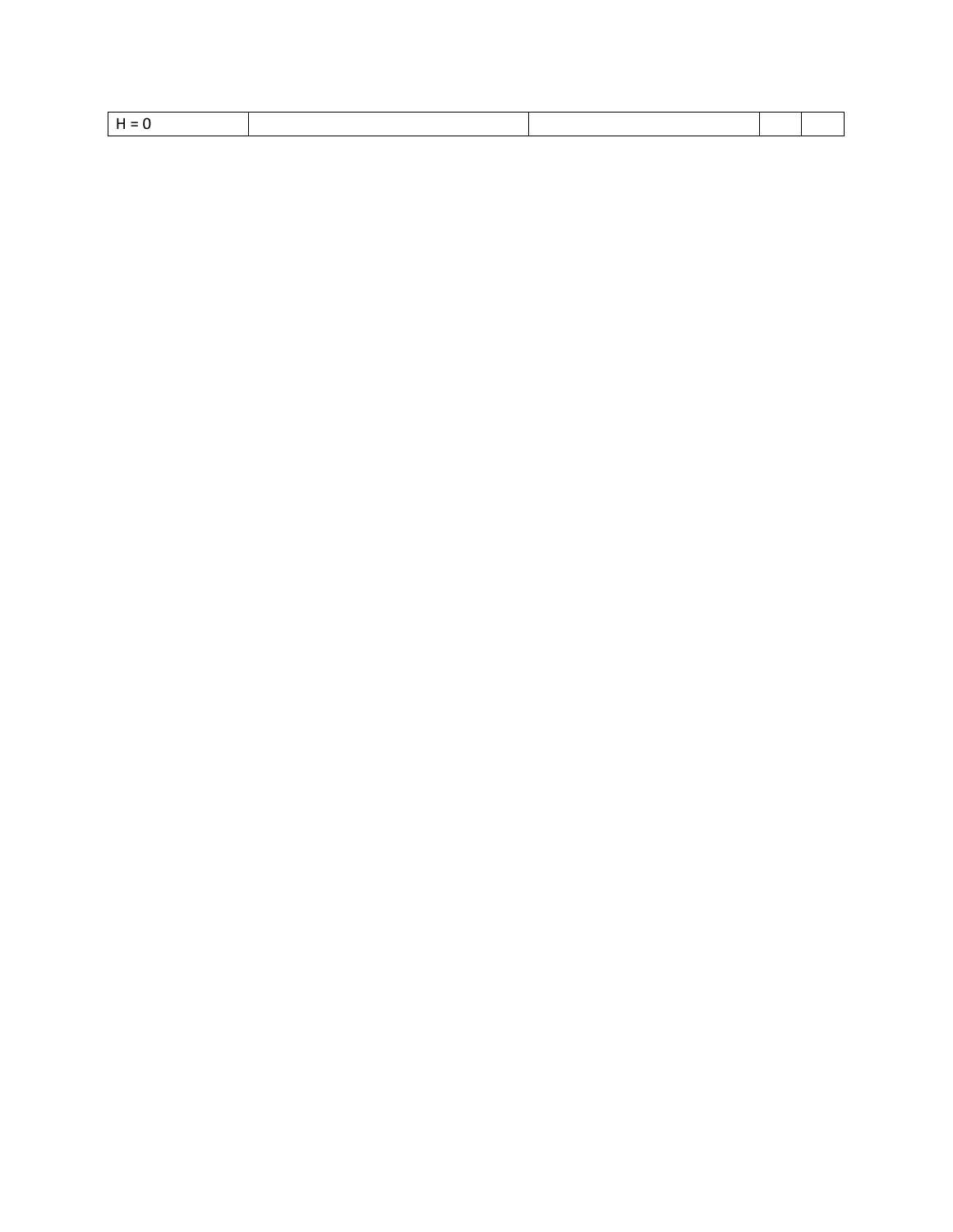# **WOODY ORNAMENTALS**

(Total Diagnoses 245: C=138; H=107)

| <b>HOST</b>     | <b>DISEASE</b>                       | <b>CAUSAL ORGANISM</b>       | C              | Н              |
|-----------------|--------------------------------------|------------------------------|----------------|----------------|
| Abelia          |                                      | No Pathogen Found            | 1              | 0              |
| $C = 1$         |                                      |                              |                |                |
| $H = 0$         |                                      |                              |                |                |
| Arborvitae      |                                      | No Pathogen Found            | 1              | 0              |
| $C = 2$         |                                      | Phyllosticta sp./spp.        | 1              | 0              |
| $H = 0$         |                                      |                              |                |                |
|                 |                                      |                              |                |                |
| Arrowwood       |                                      | No Pathogen Found            | 1              | 0              |
| $C = 1$         |                                      |                              |                |                |
| $H = 0$         |                                      |                              |                |                |
| Asiatic Jasmine |                                      | <b>Unidentified Agent</b>    | $\mathbf{1}$   | 0              |
| $C = 1$         |                                      |                              |                |                |
| $H = 0$         |                                      |                              |                |                |
| Azalea;         | Unknown                              | General                      | 0              | 1              |
| Rhododendron    | Root weevils                         | <b>Family Curculionidae</b>  | 1              | $\mathbf 0$    |
| $C = 2$         | Azalea lace bug                      | Stephanitis pyrioides        | 1              | 0              |
| $H = 9$         | Cultural/environmental problem       | Abiotic disorder             | $\mathbf 0$    | $\mathbf{1}$   |
|                 | Environmental stress; Problem        | Abiotic disorder             | 0              | $\overline{4}$ |
|                 | Leaf and flower gall                 | Exobasidium sp./spp.         | 0              | $\mathbf{1}$   |
|                 | Insect damage                        | Unidentified Insect          | 0              | 1              |
|                 | Root rot                             | Phytophthora sp./spp.        | 0              | 1              |
| Barberry        |                                      | No Pathogen Found            | 1              | $\mathbf 0$    |
| $C = 1$         |                                      |                              |                |                |
| $H = 0$         |                                      |                              |                |                |
| Boxwood         | Environmental stress; Problem        | Abiotic disorder             | 0              | 11             |
| $C = 29$        | Root problems                        | Abiotic disorder             | 0              | $\overline{2}$ |
| $H = 19$        |                                      | Colletotrichum sp./spp.      | $\overline{2}$ | 0              |
|                 |                                      | No Pathogen Found            | 5              | 2              |
|                 | Boxwood blight; Leaf and stem blight | Calonectria pseudonaviculata | 10             | 4              |
|                 | Boxwood Macrophoma leaf spot         | Dothiorella candollei        | 5              | 0              |
|                 | Stem canker                          | Colletotrichum theobromicola | 1              | 0              |
|                 | Boxwood Volutella blight; Canker     | Pseudonectria buxi           | 6              | 0              |
| Camellia        | Algal leaf spot                      | Cephaleuros virescens        | $\mathbf 0$    | 1              |
| $C = 0$         | Cultural/environmental problem       | Abiotic disorder             | 0              | $\mathbf{1}$   |
| $H = 4$         | Environmental stress; Problem        | Abiotic disorder             | 0              | $\overline{2}$ |
|                 |                                      |                              |                |                |
| Cherry laurel   | Environmental stress; Problem        | Abiotic disorder             | 0              | 1              |
| $C = 0$         |                                      |                              |                |                |
| $H = 1$         |                                      |                              |                |                |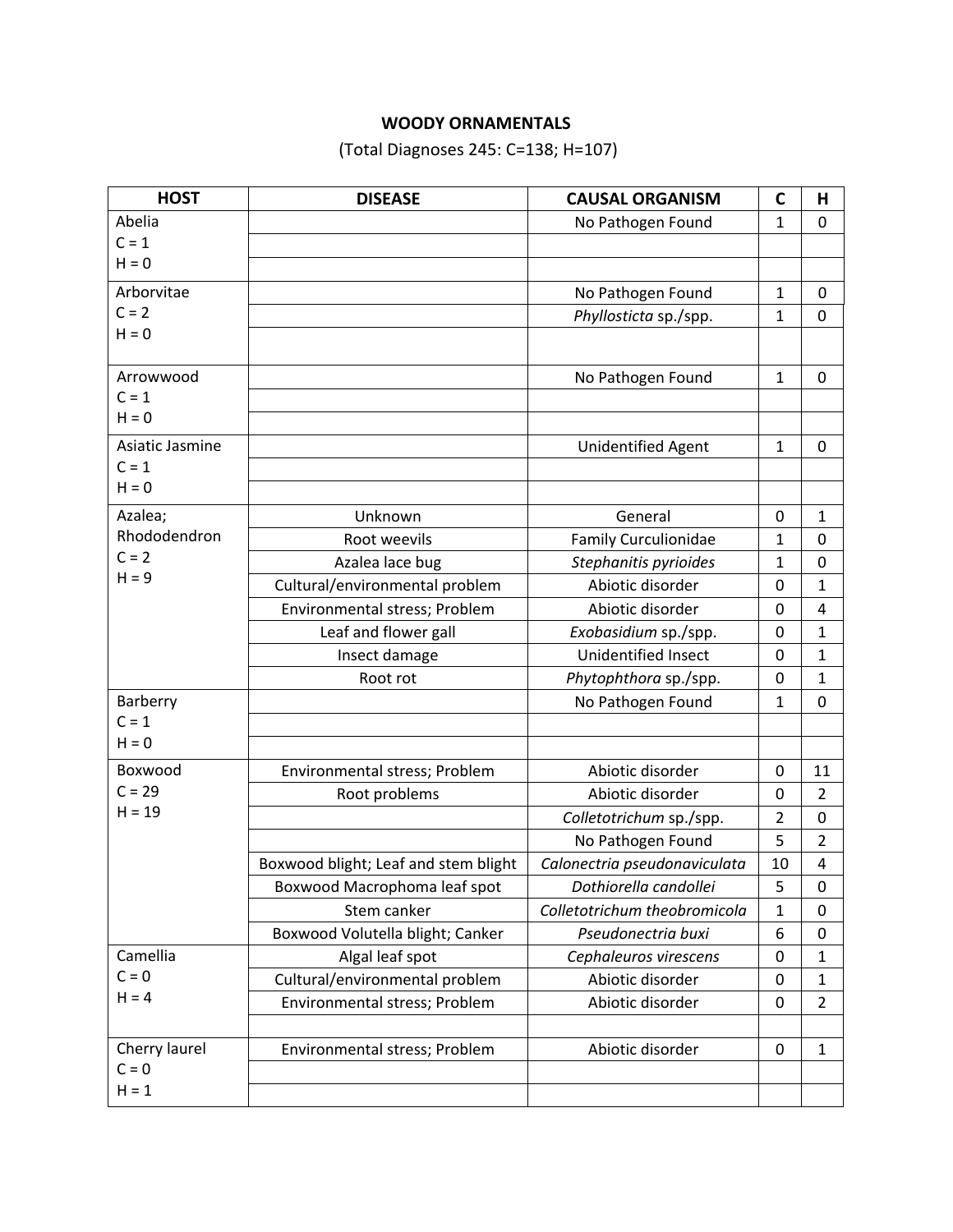| Chinese Fringe-       | Root problem                         | Unknown cause                | 0            | $\mathbf{1}$   |
|-----------------------|--------------------------------------|------------------------------|--------------|----------------|
| flower                |                                      |                              |              |                |
| $C = 0$               |                                      |                              |              |                |
| $H = 1$               |                                      |                              |              |                |
| Common                |                                      | No Pathogen Found            | 1            | 0              |
| Boxwood               | Boxwood blight; Leaf and stem blight | Calonectria pseudonaviculata | 4            | 0              |
| $C = 6$<br>$H = 0$    | Boxwood Volutella blight; Canker     | Pseudonectria buxi           | 1            | 0              |
| Crape Myrtle          | Environmental stress; Problem        | Abiotic disorder             | 0            | 1              |
| $C = 0$               |                                      |                              |              |                |
| $H = 1$               |                                      |                              |              |                |
| Dogwood               | Wound canker                         | Abiotic disorder             | 0            | $\mathbf{1}$   |
| $C = 0$               |                                      |                              |              |                |
| $H = 1$               |                                      |                              |              |                |
| <b>Edging Boxwood</b> |                                      | Colletotrichum sp./spp.      | 1            | 0              |
| $C = 1$               |                                      |                              |              |                |
| $H = 0$               |                                      |                              |              |                |
| Forsythia; Golden     | Root rot                             | Phytophthora sp./spp.        | $\mathbf{1}$ | 0              |
| <b>Bells</b>          |                                      |                              |              |                |
| $C = 1$               |                                      |                              |              |                |
| $H = 0$               |                                      |                              |              |                |
| Gardenia              | Environmental stress; Problem        | Abiotic disorder             | 0            | 1              |
| $C = 0$               |                                      |                              |              |                |
| $H = 1$               |                                      |                              |              |                |
| Glossy Abelia         |                                      | No Pathogen Found            | 1            | 0              |
| $C = 1$               |                                      |                              |              |                |
| $H = 0$               |                                      |                              |              |                |
| Hibiscus              | Black root rot                       | Berkeleyomyces basicola      | 1            | $\mathbf 0$    |
| $C = 1$               |                                      |                              |              |                |
| $H = 0$               |                                      |                              |              |                |
| Holly                 | Crown and root rot                   | Phytophthora sp./spp.        | 1            | 0              |
| $C = 7$               | Herbicide drift                      | Abiotic disorder             | 0            | 1              |
| $H = 5$               | Cultural/environmental problem       | Abiotic disorder             | 0            | $\overline{2}$ |
|                       | Environmental stress; Problem        | Abiotic disorder             | 0            | $\mathbf{1}$   |
|                       | Scale insects                        | Order homoptera              | 1            | $\mathbf 0$    |
|                       | Root rot                             | Various fungi                | 0            | 1              |
|                       |                                      | No Pathogen Found            | 4            | 0              |
|                       |                                      | Rhizoctonia sp./spp.         | 1            | 0              |
| Hydrangea             | Cercospora leaf spot                 | Cercospora sp./spp.          | 0            | $\mathbf{1}$   |
| $C = 12$              | <b>Broad mite</b>                    | Polyphagotarsonemus latus    | $\mathbf{1}$ | 0              |
| $H = 4$               | Cultural/environmental problem       | Abiotic disorder             | 0            | 1              |
|                       | Environmental stress; Problem        | Abiotic disorder             | 0            | 1              |
|                       | Unknown abiotic disorder             | Abiotic disorder             | 0            | 1              |
|                       |                                      |                              |              |                |
|                       |                                      | Abiotic disorder             | 1            | $\pmb{0}$      |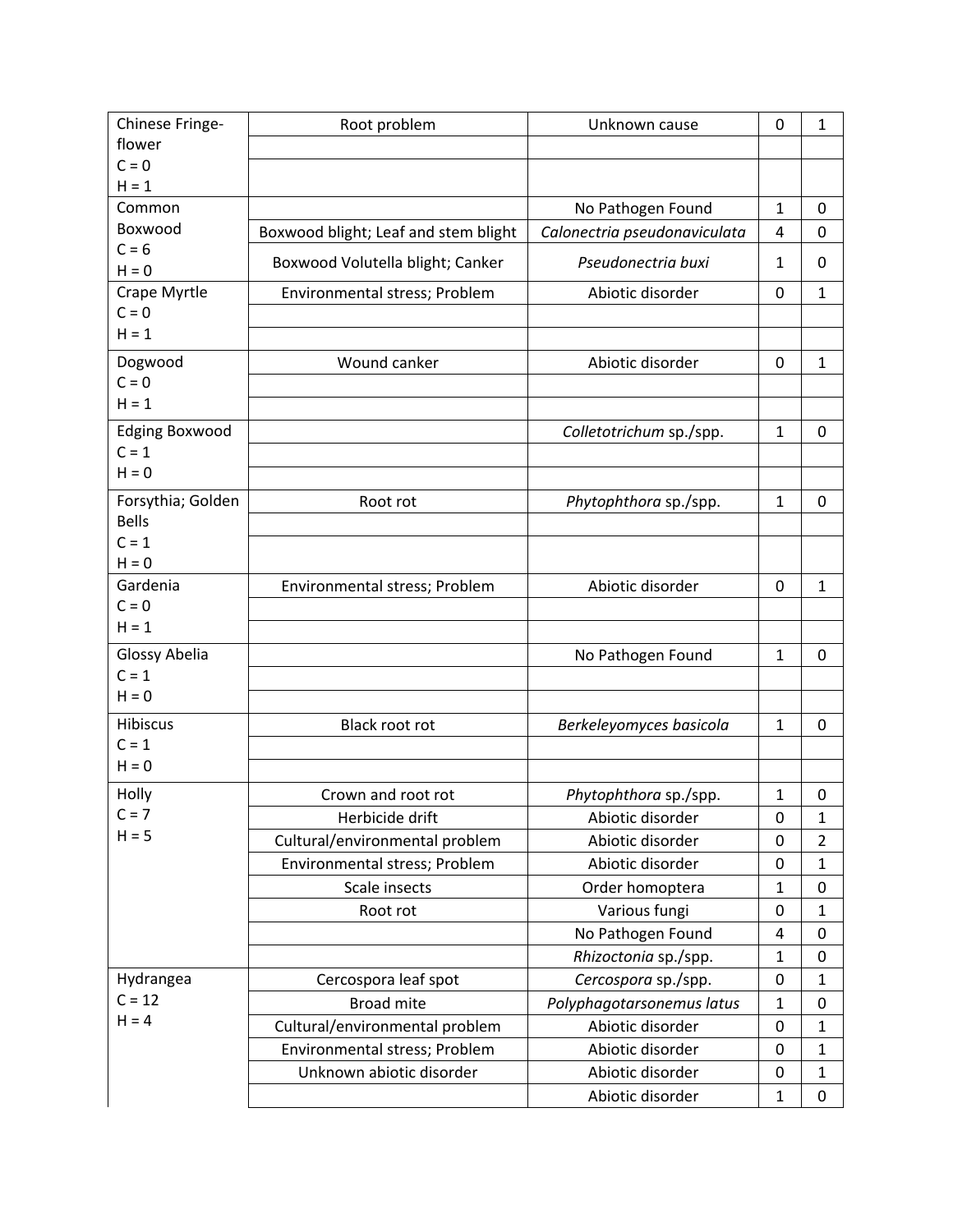|                             |                                      | Cercospora sp./spp.            | $\overline{2}$ | 0              |
|-----------------------------|--------------------------------------|--------------------------------|----------------|----------------|
|                             |                                      | No Pathogen Found              | 3              | 0              |
|                             |                                      | Phytophthora sp./spp.          | $\mathbf{1}$   | 0              |
|                             |                                      | Pseudomonas sp./spp.           | $\overline{2}$ | 0              |
|                             |                                      | Pythium sp./spp.               | $\mathbf{1}$   | $\mathbf 0$    |
|                             |                                      | Xanthomonas sp./spp.           | 1              | 0              |
| Japanese                    |                                      | No Pathogen Found              | $\mathbf{1}$   | 0              |
| Andromeda<br>$C = 2$        |                                      |                                |                |                |
| $H = 0$                     |                                      |                                |                |                |
|                             |                                      | Thrips sp./spp.                | $\mathbf{1}$   | $\mathbf 0$    |
| Japanese Cleyera<br>$C = 1$ | Insufficient sample                  | <b>Identification Analysis</b> | $\mathbf{1}$   | 0              |
| $H = 0$                     |                                      |                                |                |                |
|                             |                                      |                                |                |                |
| Japanese Maple<br>$C = 0$   | Chemical injury                      | Abiotic disorder               | 0              | 1              |
| $H = 4$                     | Environmental stress; Problem        | Abiotic disorder               | 0              | 3              |
|                             |                                      |                                |                |                |
| Jasmine                     |                                      | Phytophthora sp./spp.          | $\mathbf{1}$   | $\mathbf 0$    |
| $C = 1$                     |                                      |                                |                |                |
| $H = 0$                     |                                      |                                |                |                |
| Juniper                     | Environmental stress; Problem        | Abiotic disorder               | 0              | $\overline{2}$ |
| $C = 0$                     | Root problems                        | Abiotic disorder               | $\mathbf 0$    | $\mathbf{1}$   |
| $H = 3$                     |                                      |                                |                |                |
| Korean Boxwood              | Boxwood blight; Leaf and stem blight | Calonectria pseudonaviculata   | $\overline{2}$ | $\mathbf 0$    |
| $C = 3$                     | Boxwood Volutella blight; Canker     | Pseudonectria buxi             | $\mathbf{1}$   | 0              |
| $H = 0$                     |                                      |                                |                |                |
| Ligustrum; Privet           | Crown and root rot                   | Phytophthora sp./spp.          | $\mathbf{1}$   | $\mathbf 0$    |
| $C = 2$                     | Herbicide drift                      | Abiotic disorder               | 0              | $\mathbf{1}$   |
| $H = 5$                     | Unknown abiotic disorder             | Abiotic disorder               | 0              | $\overline{2}$ |
|                             |                                      | No Pathogen Found              | $\mathbf{1}$   | 0              |
|                             | Root problem                         | Unknown cause                  | 0              | $\overline{2}$ |
| Multiple hosts              | Roseslug                             | Endelomyia aethiops            | $\mathbf{1}$   | 0              |
| $C = 2$                     |                                      | No Pathogen Found              | $\mathbf{1}$   | 0              |
| $H = 0$                     |                                      |                                |                |                |
| Oakleaf                     | Armillaria root rot; Butt rot        | Armillaria sp./spp.            | $\mathbf 0$    | $\mathbf{1}$   |
| Hydrangea                   |                                      |                                |                |                |
| $C = 0$                     |                                      |                                |                |                |
| $H = 1$                     |                                      |                                |                |                |
| Peony                       | Environmental stress; Problem        | Abiotic disorder               | 0              | $\mathbf{1}$   |
| $C = 0$                     |                                      |                                |                |                |
| $H = 1$                     |                                      |                                |                |                |
| Photinia                    | Entomosporium leaf spot              | Entomosporium sp./spp.         | 0              | $\mathbf{1}$   |
| $C = 0$                     |                                      |                                |                |                |
| $H = 1$                     |                                      |                                |                |                |